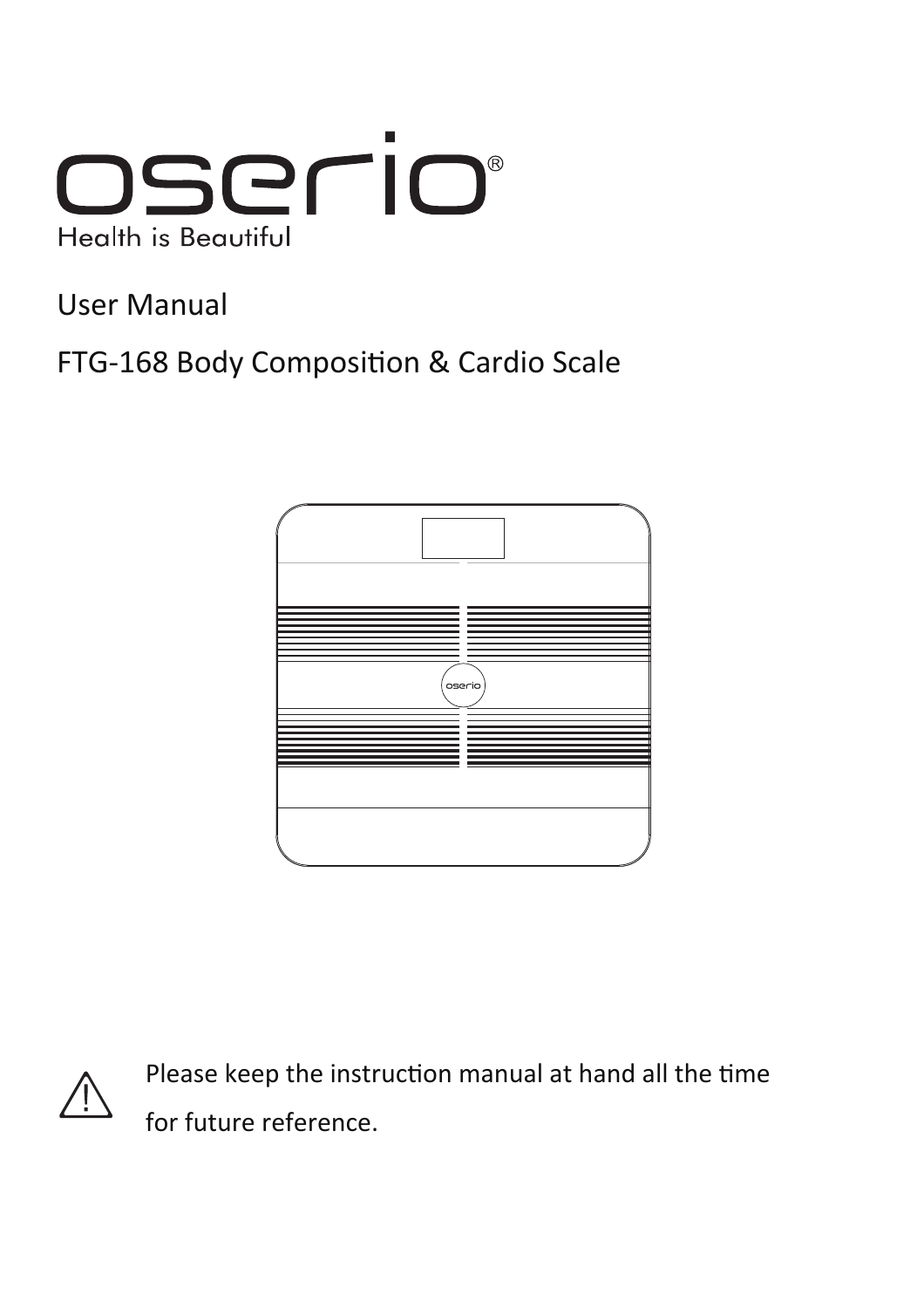## *Explanation of the Graphic Symbols*

| Designation of the serial number of every                     |
|---------------------------------------------------------------|
| $\vert$ SN-135-00001 $\vert$ product, applied at the product. |
| (Number as an example)                                        |



| Charder Electronic Co., Ltd.<br>No.103, Guozhong Rd.,<br>Dali Dist., Taichung City.<br>412 Taiwan (R.O.C.) | Identification of manufacturer of medical<br>product including address |
|------------------------------------------------------------------------------------------------------------|------------------------------------------------------------------------|
|                                                                                                            |                                                                        |

|  | "Electro-medical appliance" with<br>attachment for type BF |
|--|------------------------------------------------------------|
|--|------------------------------------------------------------|

|   | Carefully read this operation manual before |
|---|---------------------------------------------|
| B | setup and commissioning, even if you are    |
|   | already familiar with oserio scales.        |

| Dispose of old appliances separately from  |
|--------------------------------------------|
| your household waste!Instead, take them to |
| communal collection points.                |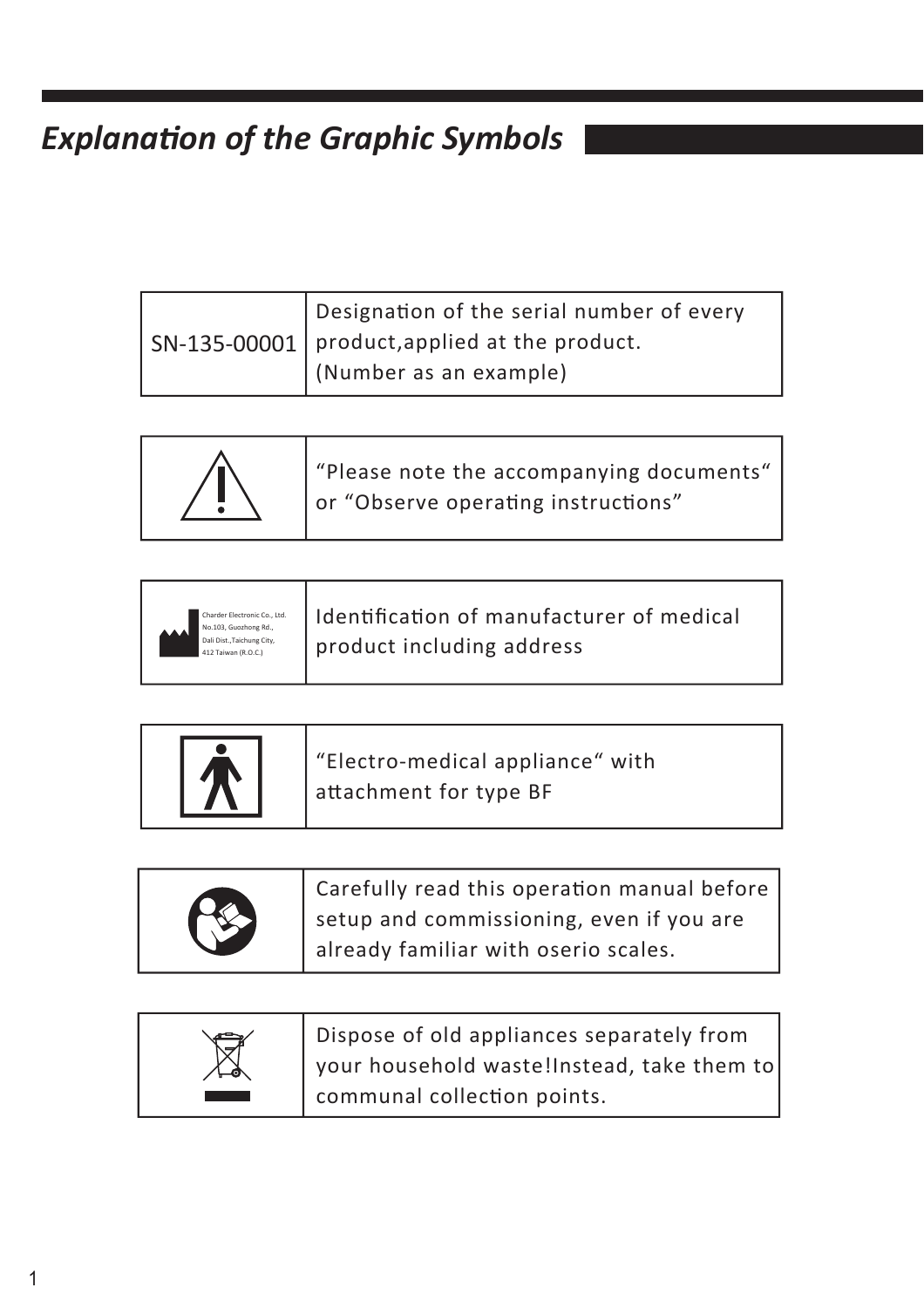## *Warning*

During measurement, this product will send a low level imperceptible electrical current throughout the body. Individuals with implanted medical devices, such as:

- 1. Pacemakers
- 2. Electronic lungs and other electronic medical life support equipment
- 3. ECG products
- must not use this product, as the electric current may affect the implanted device.
- This product is not a medical device and should not be used for diagnosis or treatment.

### *Copyright Notice*

**Charder Electronic Co., Ltd. No.103, Guozhong Rd., Dali Dist., Taichung City 41262 Taiwan** Tel: +886-4-2406 3766 Fax: +886-4-2406 5612 Website: www.oserio.com E-mail: info\_cec@charder.com.tw Copyright© Charder Electronic Co., Ltd. All rights reserved.

This user manual is protected by international copyright law. All content is licensed, and usage is subject to written authorization from Charder Electronic Co., Ltd. (hereinafter Charder) Charder is not liable for any damage caused by a failure to adhere to requirements stated in this manual.

Charder reserves the right to correct misprints in the manual without prior notice, and modify the exterior of the product for quality purposes without customer consent.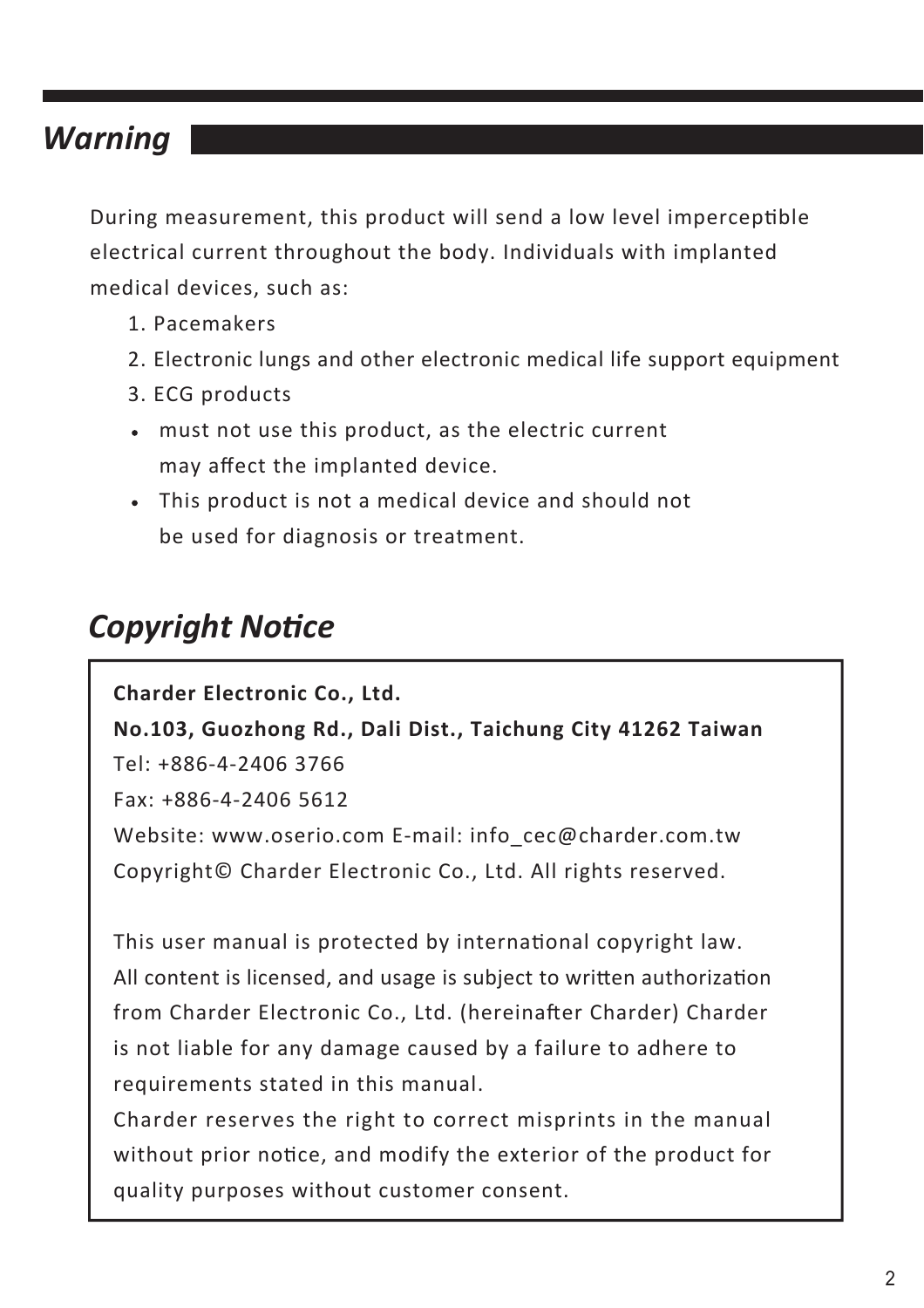# *Table of Contents*

# *Before Use*

| 1.1 General Information                         | 4  |  |
|-------------------------------------------------|----|--|
| 1.2 Connecting to o'Care app on smartphone      | 6  |  |
|                                                 |    |  |
| <b>Product Description</b>                      |    |  |
| 2.1 Overview                                    | 7  |  |
| 2.2 Inserting Batteries                         | 8  |  |
| <b>How to Use</b>                               |    |  |
| 3.1 Self-calibration                            | 9  |  |
| 3.2 Conducting measurement                      | 9  |  |
| 3.3 Measurement Results Explained               | 11 |  |
| 3.4 About Bioelectrical Impedance Measurement   | 14 |  |
| <b>Caring for your product</b>                  |    |  |
| 4.1 Use & Storage                               | 16 |  |
| 4.2 Service and maintenance                     | 16 |  |
| <b>Troubleshooting</b>                          |    |  |
| 5.1 Error Messages                              | 17 |  |
| <b>Product Specifications</b>                   |    |  |
| 6.1 Product Information                         | 18 |  |
| 6.2 EMC Guidance and Manufacturer's Declaration | 19 |  |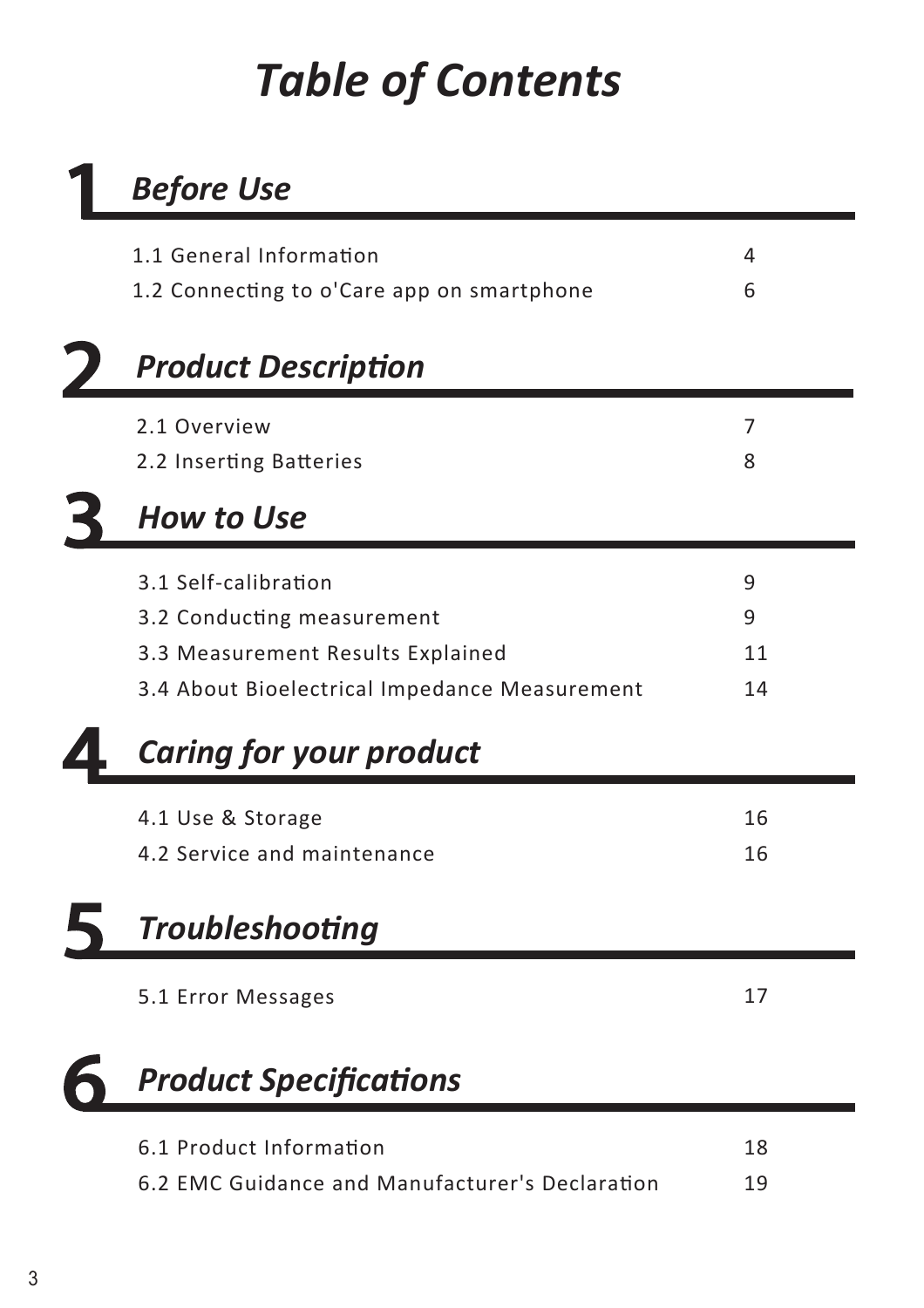## *1.1 General Information*

Thank you for choosing this oserio product. Before use, please read this user manual carefully, and keep it in a safe place for reference. It contains important instructions regarding proper usage.

#### *Intended Use*

This product is intended to measure the weight and bioelectrical impedance of children or adults who can stand unassisted, using input data to calculate subject's body composition.

#### *General Handling*

- Product should be placed on stable, flat, solid, non-slippery surface.
- Place the product in an area free from direct sunlight, heating equipment,high humidity, or extreme temperature change.
- Never submerge in water.
- Usage on soft surfaces (ex: carpet) may result in inaccurate results.

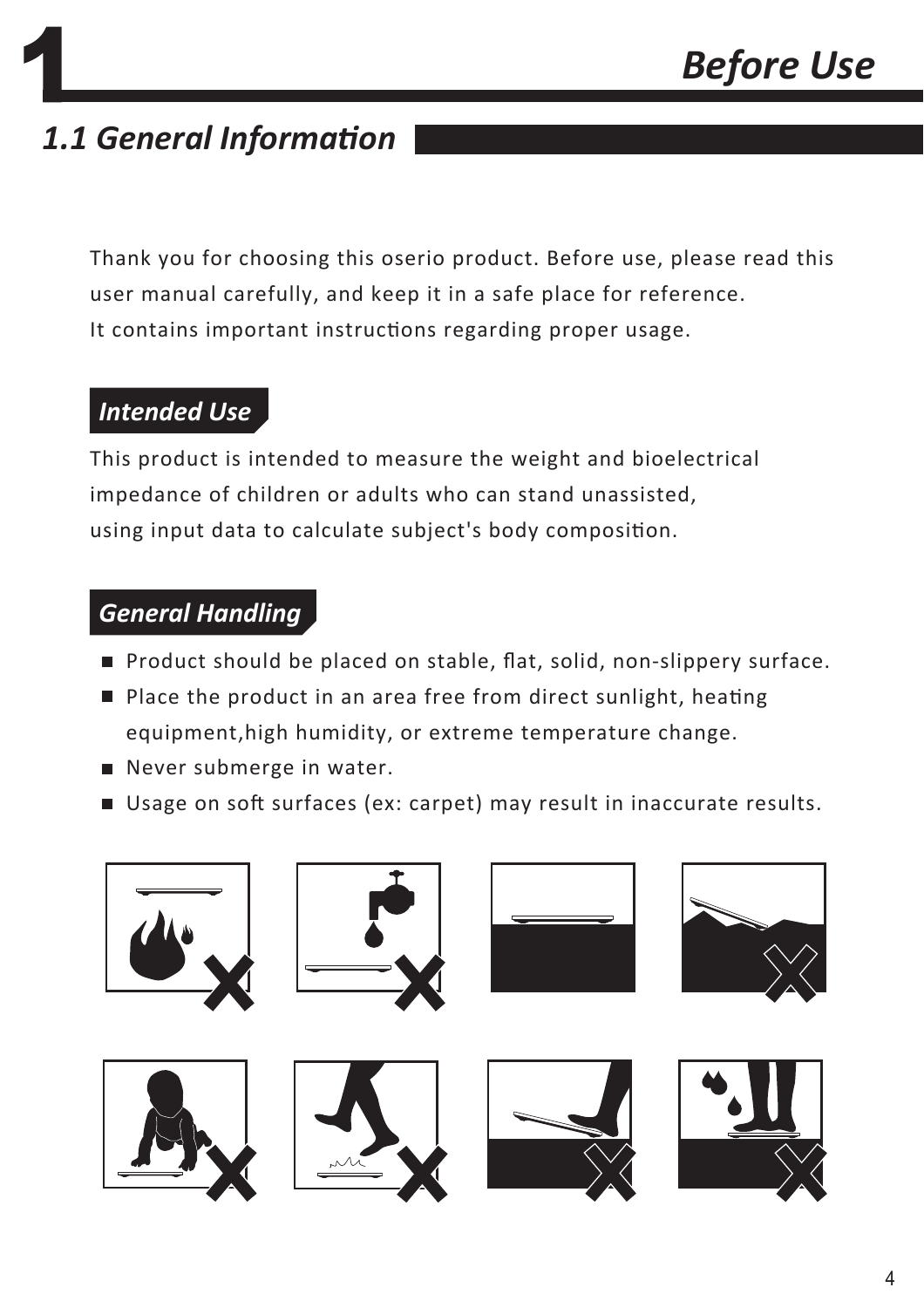## *1.1 General Information*

#### *Disposal*

- All batteries contain toxic compounds; batteries should be disposed of via designated competent organizations. Batteries should not be incinerated.
- This product is not to be treated as regular household waste, but should be taken to a designated collection points for electronics. Further information should be provided by local waste disposal authorities.

#### *Usage of Results*

- The FTG-168 is not a diagnostic product.
- BIA results are calculated based on impedance values validated with representative population studies and statistical analysis. As such, the technique is best suited for tracking progress for an individual over a period of time, or for categorizing large groups of people, rather than used as a one-time analysis. Accuracy of results is highly dependent on proper measurement procedure. Please follow instructions carefully for best results.
- **Pregnant women should use the weight and heart rate function only.**
- Body composition calculations may be of limited accuracy.

### *Warning*

During measurement, this machine will send a low level imperceptible electrical current throughout the body. Individuals with implanted medical products, such as:

- Pacemakers.
- ECG products.
- Electronic lungs and other electronic medical life support equipment.

should not use this product, as the electric current may affect the implanted product.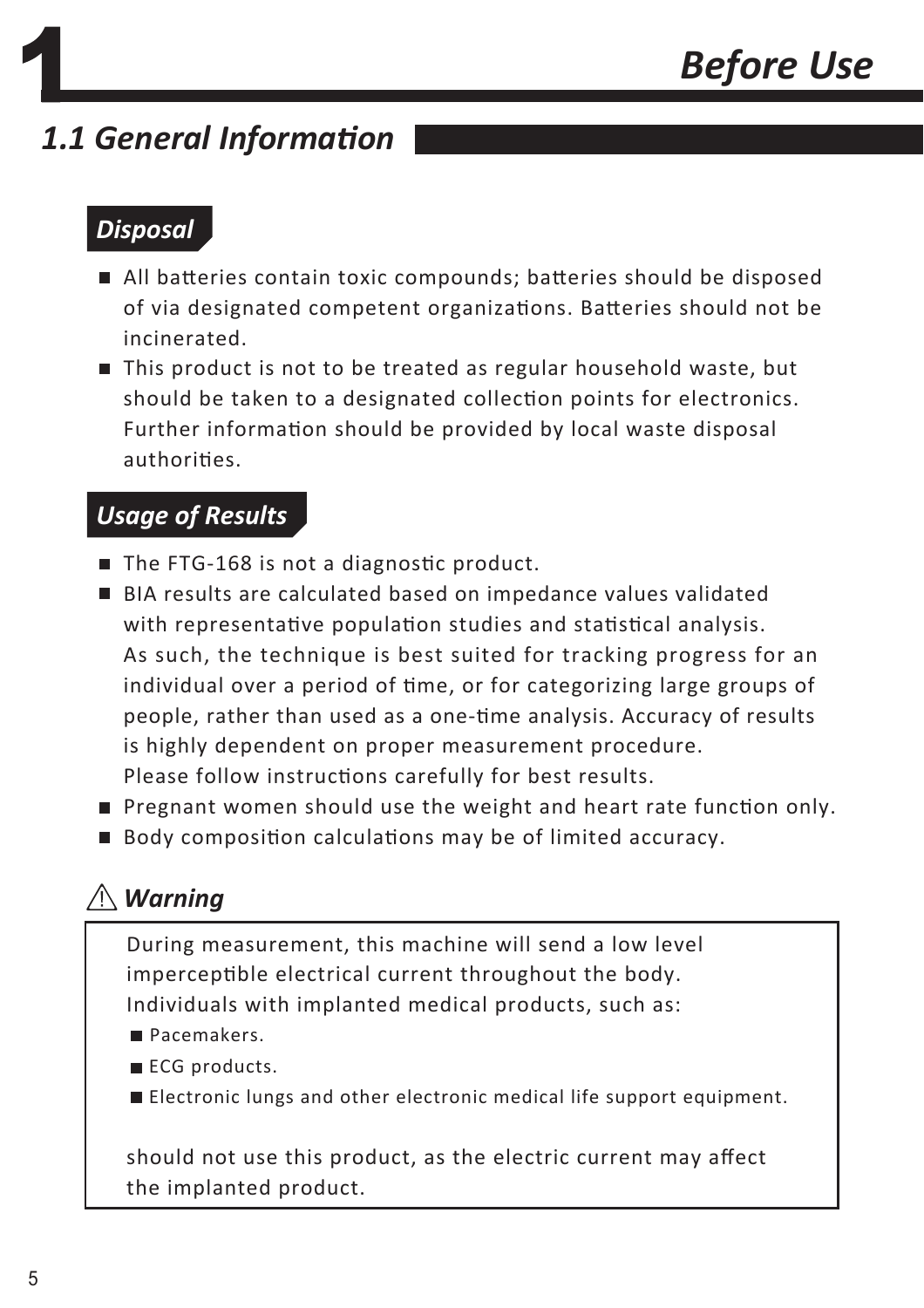## *1.2 Connecting to o'Care app on smartphone*

The FTG-168 is designed to be used with the o'Care smartphone app, making it easy to track body composition results for as many users as needed.

An iOS or Android device (with operational Bluetooth and Wi-Fi) is required to download the o'Care app, and retrieve measurement results from the product.

> *Google Play (Android Devices)*

*App Store (iOS Devices)*



After installation, product and app is ready for use. Create a user profile as instructed by o'Care. The FTG-168 will automatically pair and sync with your smartphone if the o'Care app is open during measurement.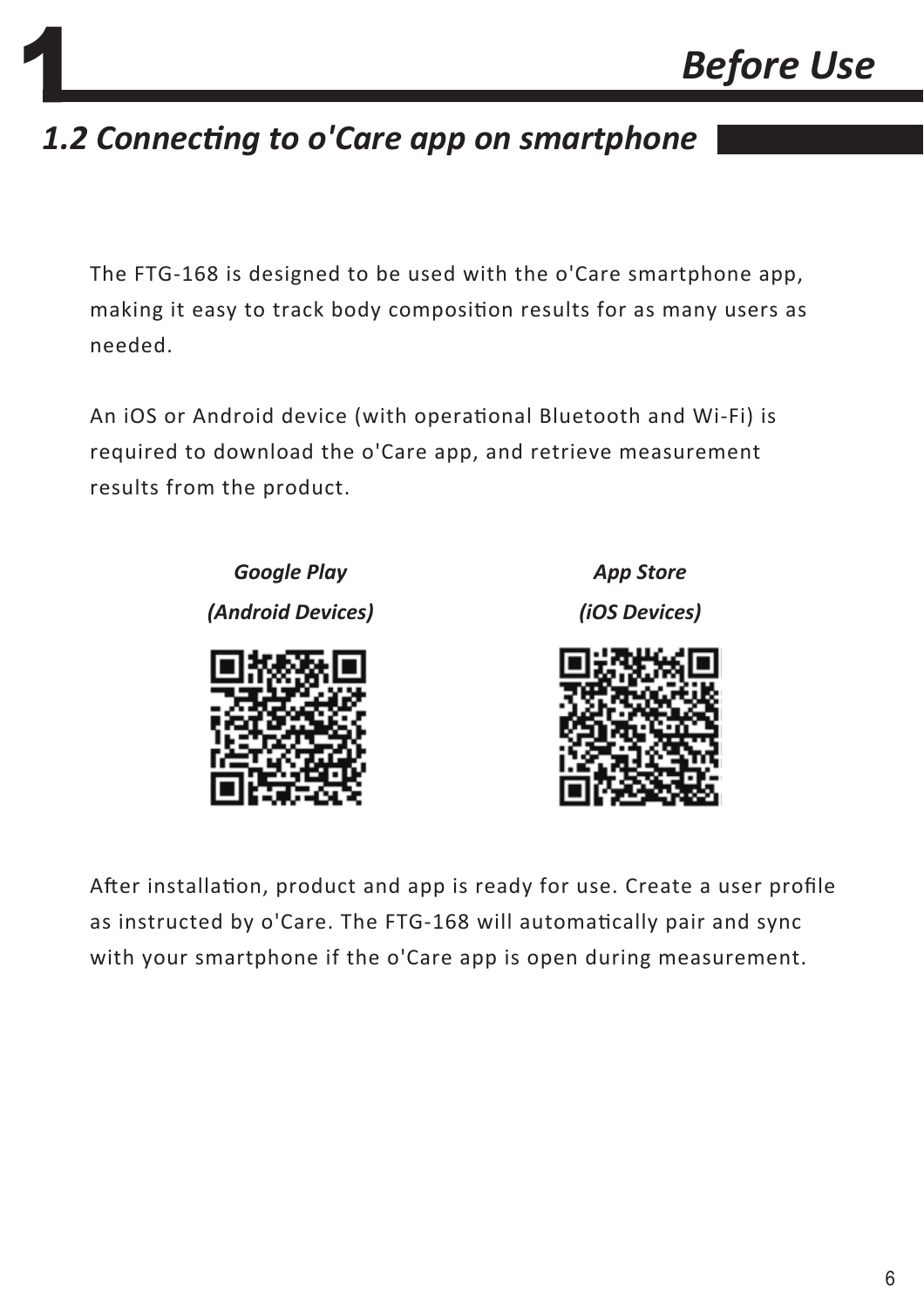

# *Product Description*

## *2.1 Overview*



![](_page_7_Figure_4.jpeg)

- LED screen
- Measurement platform
- 3 Feet
- 4 Battery cover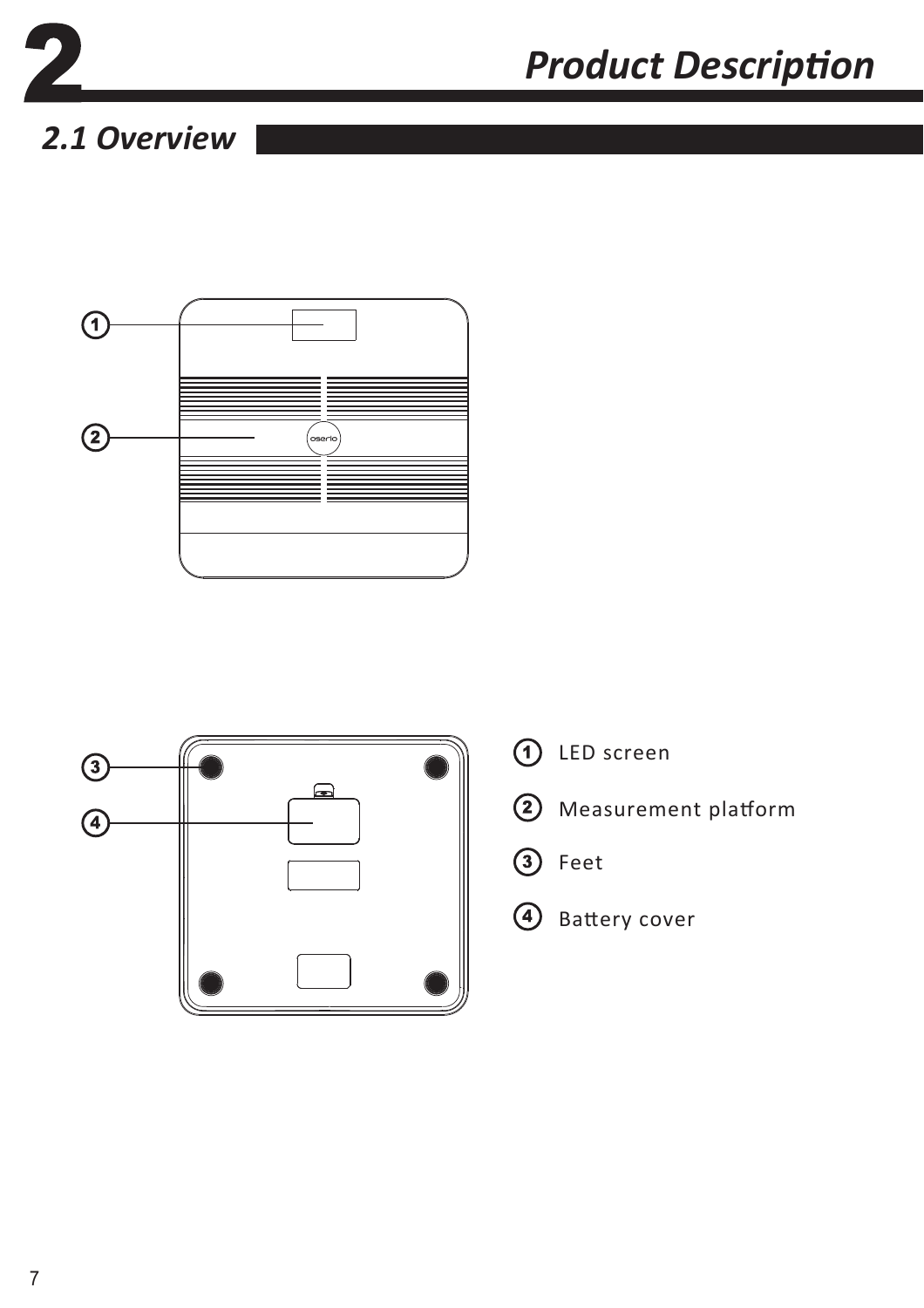![](_page_8_Picture_0.jpeg)

*Product Description*

## *1.2 Inserting Batteries*

![](_page_8_Figure_3.jpeg)

#### *NOTE:*

Ensure batteries are inserted in correct orientation. If batteries are inserted incorrectly, product will not function. If product will not be used for a long period of time (> 3 months), remove the batteries before storage.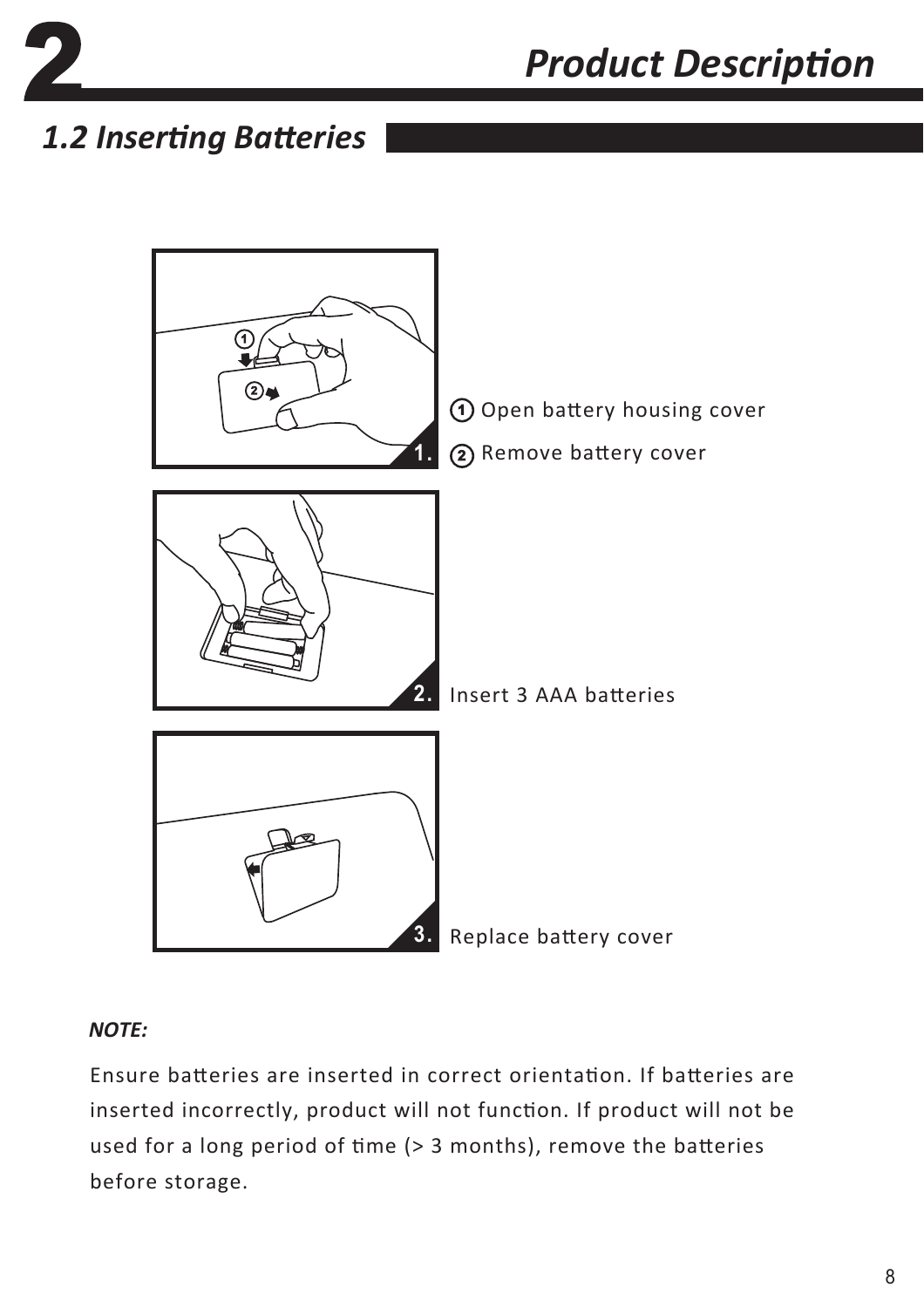## *3.1 Self-calibration*

The product may require a quick self-calibration before being used for the first time to ensure accuracy.

- 1. Place product on stable, flat, solid, non-slippery surface (no carpet).
- 2. Step on measurement platform. Weight will be displayed on screen.
- 3. Step off from measurement platform. After product turns off automatically after a short period of time, self-calibration is complete.

## *3.2 Conducting measurement*

![](_page_9_Picture_7.jpeg)

Place product on stable, flat, solid, non-slippery surface (no carpet). To ensure accuracy, we recommend performing self-calibration if product is moved.Open o'care app on smartphone and log-in. Results will be automatically transferred after measurement, so it is important to select the correct user. **1.**

![](_page_9_Picture_9.jpeg)

Remove shoes and socks, and ensure soles of feet are clean. Stand on product for measurement. Try to stand as still as possible.

![](_page_9_Figure_11.jpeg)

Weight measurement in process.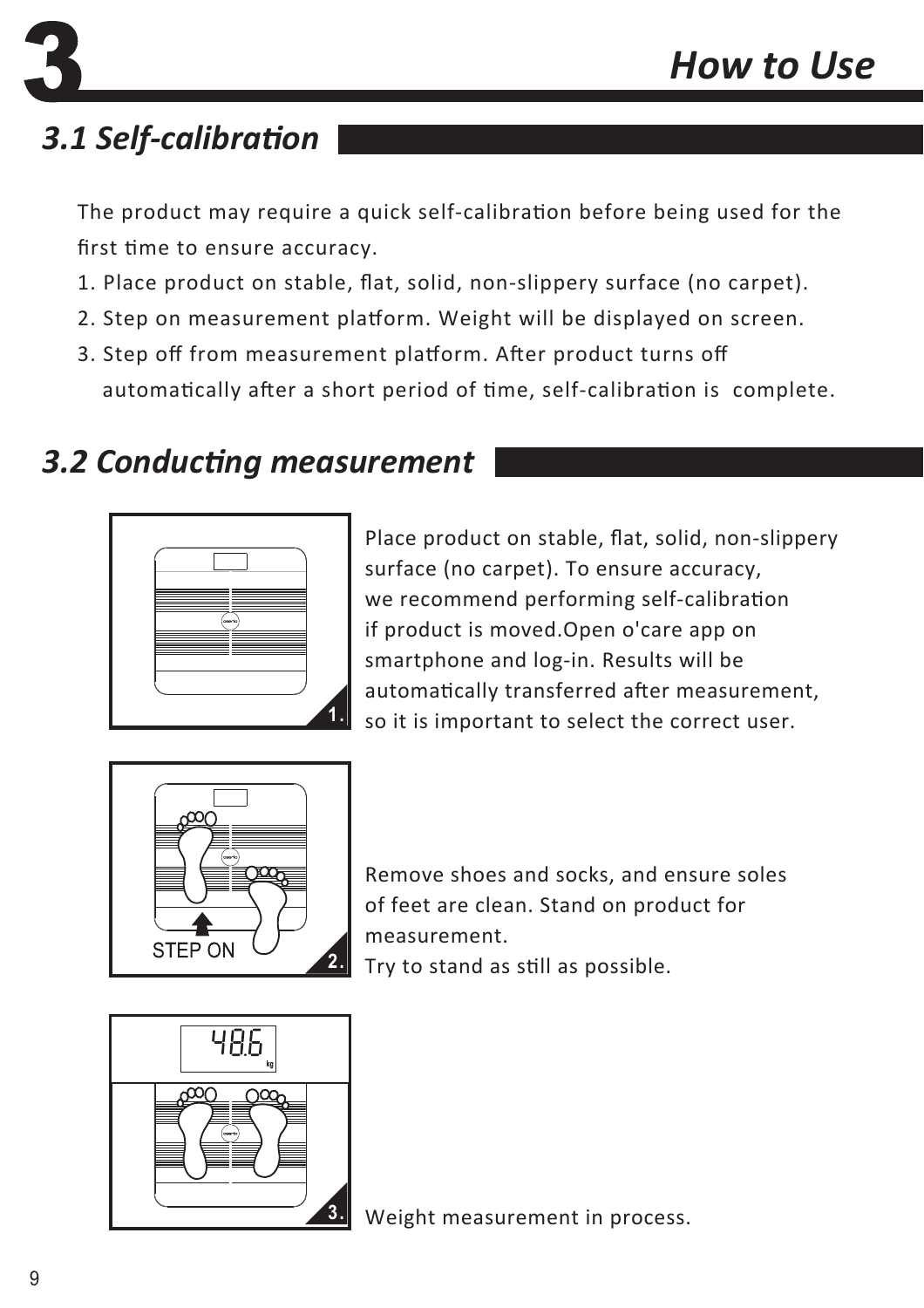![](_page_10_Picture_0.jpeg)

## *3.2 Conducting measurement*

![](_page_10_Picture_3.jpeg)

4. Impedance measurement in process.

![](_page_10_Figure_5.jpeg)

5. Heart rate measurement in process.

![](_page_10_Figure_7.jpeg)

After measurement completion, screen will alternate display of weight and heart rate. Product will send results to smartphone. (please open o'Care app prior to measurement, to allow product to automatically pair and sync) After result transfer is complete, product will automatically shut down.

#### *Syncing measurement results*

- 1. If o'care app is not open on smartphone, results will not be transferred. Product will automatically shut down 30 seconds after completion of heart rate measurement.
- 2. Ensure that Bluetooth is enabled on smartphone.
- 3. If you only need to measure weight and heart rate, smartphone transfer is not needed.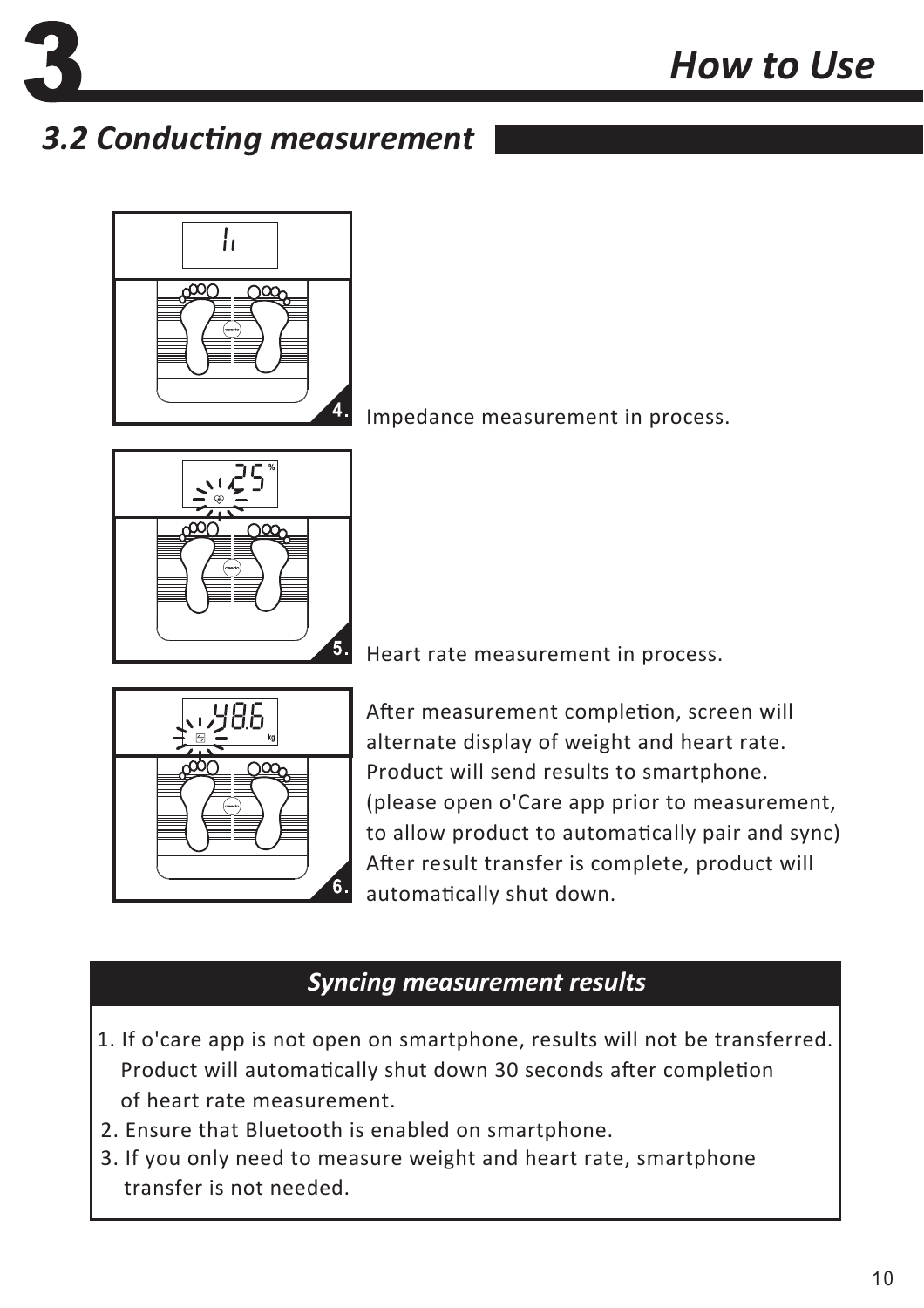![](_page_11_Picture_1.jpeg)

## *3.3 Measurement Results Explained*

#### *Body Mass Index (BMI)*

BMI is a commonly used index by the World Health Organization (WHO), utilizing height and weight to classify underweight, normal, over, and obesity in adults.

| Category  | BMI (kg/m2)   | <b>Risk of obesity-related disease</b> |
|-----------|---------------|----------------------------------------|
| Under     | < 18.5        | Low                                    |
| Normal    | 18.5-24.9     | Average                                |
| Over      | 24.9-29.9     | Slightly Increased                     |
| Obese I   | $30.0 - 34.9$ | Increased                              |
| Obese II  | 35.0-39.9     | High                                   |
| Obese III | > 40          | Very High                              |

#### *Body Fat Percentage*

Body fat percentage is useful in determining the specific cause of weight loss or gain. Average percentages differ according to specified groups and categories, most significantly by gender. Although no universally accepted published ranges or cut-off points for body fat percentage currently exist, it is still an important value in assessing change in body composition and health.

#### *Visceral Fat Level*

Abdominal fat can be divided into visceral and subcutaneous fat. Visceral obesity can occur even if your weight or BMI is within normal standards. It's possible to be thin on the outside, but fat dn the inside<sup>1</sup>. Visceral fat level has high correlation with risk of a variety of obesity-related diseases.

#### *Basal Metabolic Rate (BMR)*

Basal metabolic rate is the minimum required energy to sustain the body's vital functions while at rest. These functions include breathing, blood circulation, regulation of body temperature, cell growth, brain function, and nerve function. BMR tends to decrease with age or reduction in weight, and is positively correlated with increase in muscle.

*Dudeja V, Misra A, Pandey RM, Devina G, Kumar G, Vikram NK. BMI does not accurately preduct 1 overweight in Asian Indians in northern India. Br J Nutr. 2001;86:105-112*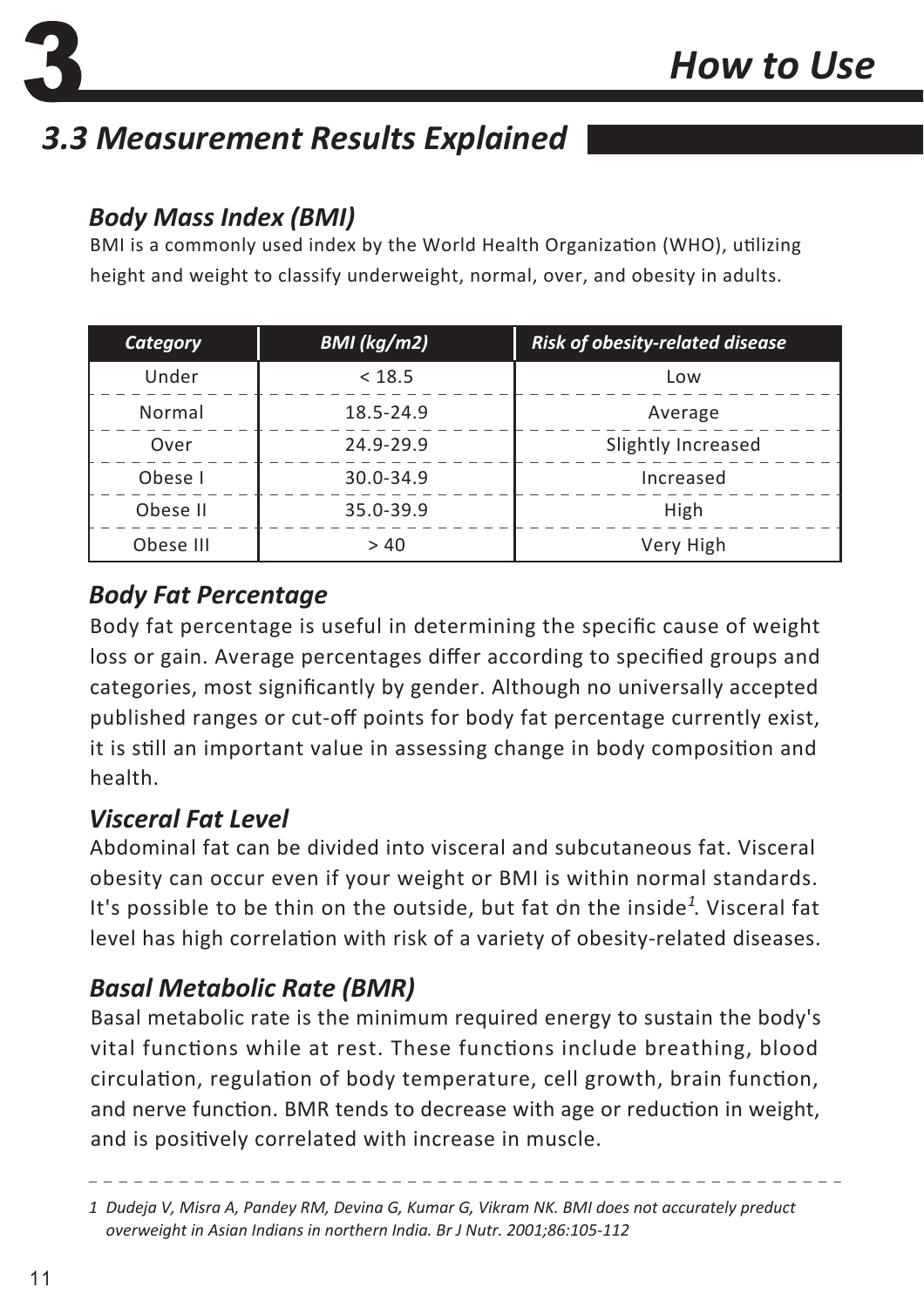![](_page_12_Picture_0.jpeg)

## *3.3 Measurement Results Explained*

#### *Body Age*

Your calculated metabolism is compared to average BMR for your age and gender group.

#### *Body Water*

Body water refers to the water contained in the tissues, blood, bones, and elsewhere. Body water in a healthy (non-obese) adult can fluctuate by roughly 5% daily, influenced by physiological activity and consumption of food and drink<sup>2</sup>. Due to larger size and muscle mass, healthy adult men tend to have more body water than women (on average)<sup>3</sup>.

Typically, children have a higher percentage of body water than adults, and body water levels reportedly decrease further around middle age as part of the aging process<sup>4</sup>. In addition, various diseases can affect body water percentage<sup>5</sup>.Therefore, BIA estimations should be used with particular caution if subject's body water differs significantly from the representative populations used to formulate BIA algorithms.

#### *Bone Mineral Mass*

Higher bone mineral content may be an indicator of higher bone density.

#### *Muscle Mass*

Increase in muscle mass increases BMR, which in turn allows the body to burn calories more quickly.

*Askew EW Present Knowledge in Nutrition (7th ed) 1996, p.98-107 2*

*Lesser GT, Markofsky J. Body water compartments with human aging using fat-free mass 3 as the reference standard. 1979. Am J Physiol, 236, p.R215-R220.*

*Cameron CW, Guo SS, Zeller CM, Reo NV, Siervogel RM. Total body water for white adults 18 4 to 64 years of age: The Fels Longitudinal Study. 1999. Kidney Internationalk Vol.56 Issue 1, p.244-252 Moore FD, Haley HB, Bering EA, Brooks L, Edelman I. Further observations on total body water.* 

*Changes of body composition in disease. 1952. Surg Gynecol Obstet, 95, p.155-180 5*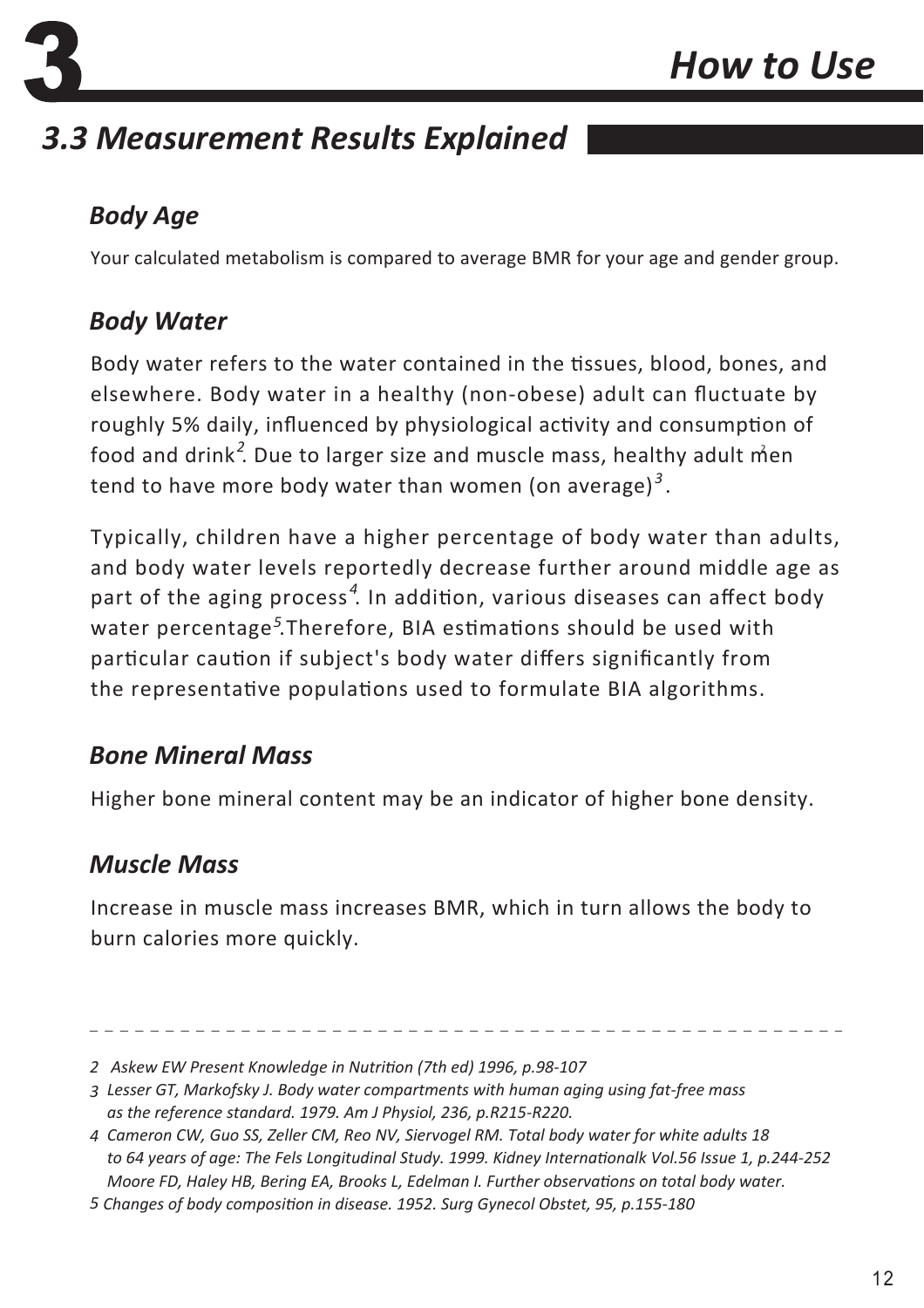![](_page_13_Picture_0.jpeg)

![](_page_13_Picture_1.jpeg)

## *3.3 Measurement Results Explained*

#### *Muscle Percentage*

While a high body fat percentage can increase the risk of obesity-related diseases, a high muscle percentage is not inherently associated with health risks.

#### *Skeletal Muscle*

Skeletal muscle mass can be developed actively through proper nutrition and training, thus making this value an important indicator for evaluation of fitness progression.

#### *Protein*

The total amount of protein in the body.

#### *Health Score*

The overall health score is calculated using body composition readings. It works on a percentage basis, with 100 being the highest possible score attainable.

#### *Heart Rate*

The product uses patented heart rate measurement technology to measure your heart rate as part of the weighing process.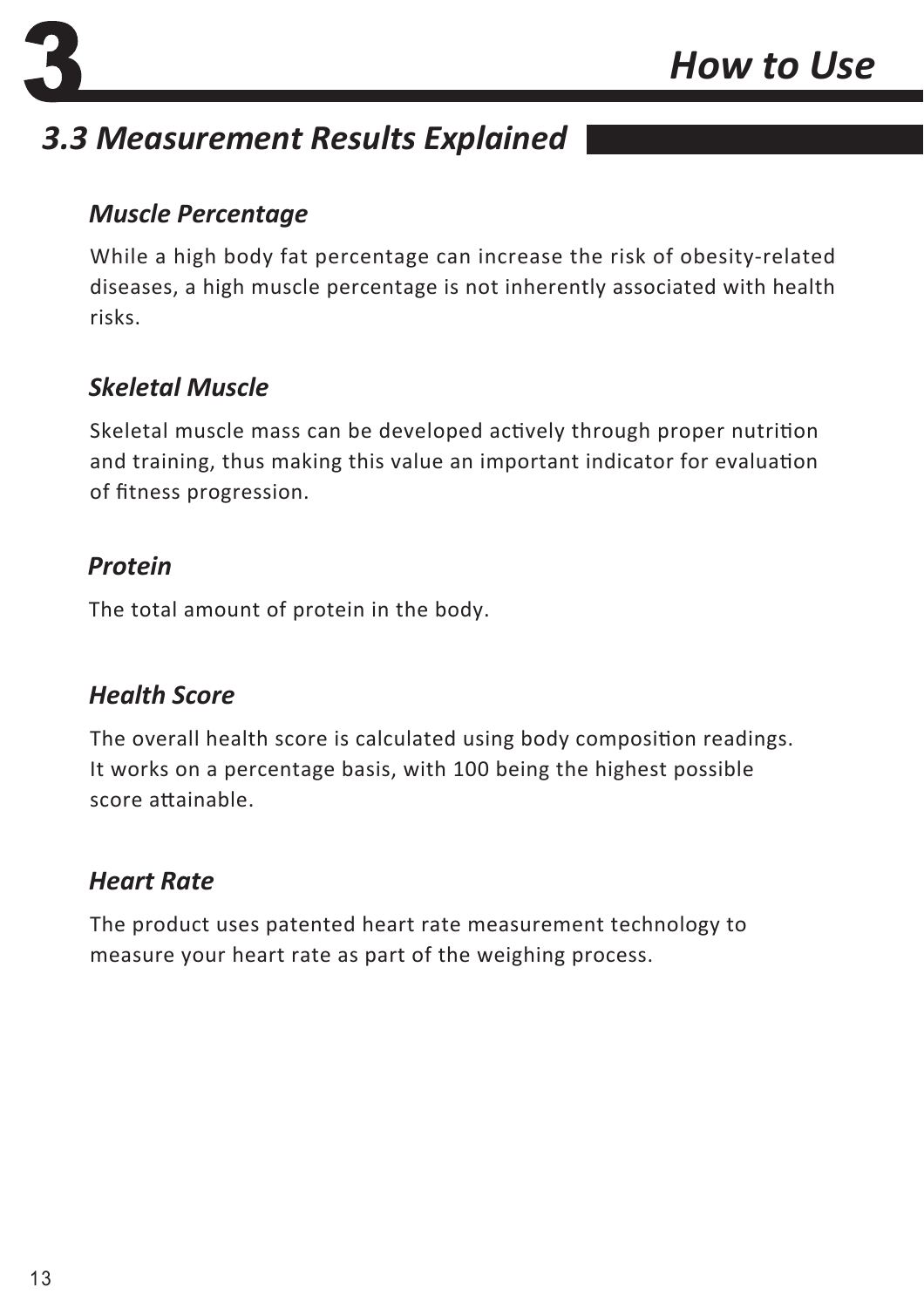# *3.4 About Bioelectrical Impedance Measurement*

The FTG-168 uses Bioelectrical Impedance Analysis (BIA) to calculate body composition. At its core, BIA operates by treating the human body as an electrical conductor with in an alternating current circuit, from which the alternating current resistance and impedance is measured.

#### *Impedance*

The measurement current flows from one lower limb through the lower abdomen and then into the other lower limb, and the bioelectrical impedance is measured. For reference, the impedance measurement methods for the legs are shown in the diagram.

Using a combination of existing population data and in-house research, body composition analysis formulas can calculate results based on the Impedance, Height, Gender, Age, and Weight of the subject.

These algorithms are formulated with reference to "gold standard" measurements such as Dual-Energy X-ray Absorptiometry (DXA) to confirm viability and accuracy.

#### *Measurement Rules*

For best results, body composition analysis via BIA should be conducted under specific conditions. Inconsistent measuring conditions will affect the accuracy and validity of BIA results, and interpretation of body composition. The information below regarding the effect of various factors on measurement results is largely sourced from related research by Kushner et al<sup>6</sup>.

## *Before measurement, please take note of the following:*

1.Do not exercise or perform strenuous physical tasks before measurement. Strenuous physical tasks and exercise can result in a temporary change in body composition measurements. As BIA analyzes electrical impedance in the body, activities that might affect impedance (e.g. increased perspiration, dehydration, blood circulation) may affect measurement accuracy.

*6 Kushner RF, Clinical characteristics influencing bioelectrical impedance analysis measurements, 1996*

![](_page_14_Picture_14.jpeg)

![](_page_14_Picture_15.jpeg)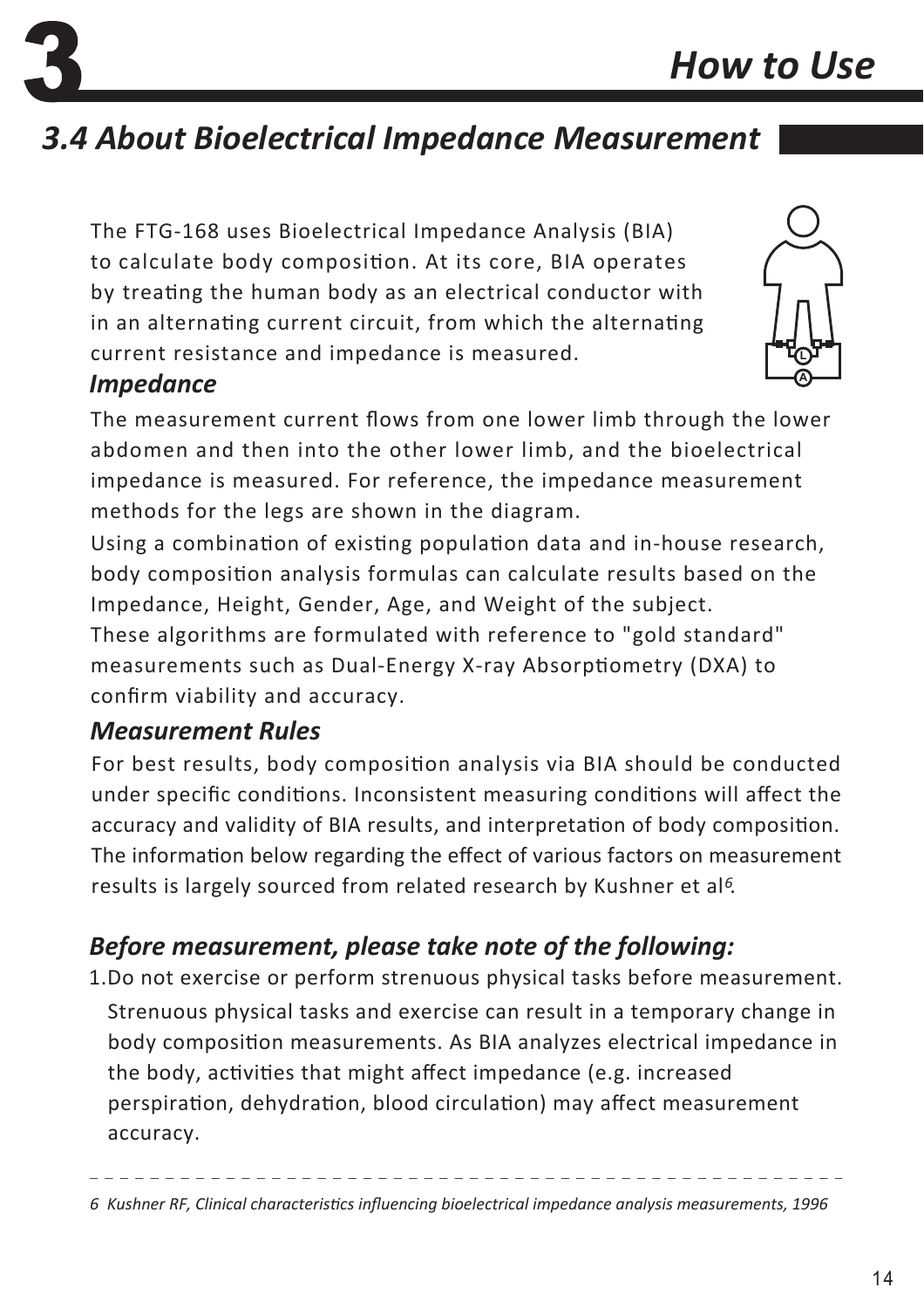## *3.4 About Bioelectrical Impedance Measurement*

- 2. Affect of food and drink on measurement results. Ingestion of food and drink can affect impedance and weight, and thus analysis results. This change generally lasts 2-5 hours after each meal. For most accurate results, BIA measurements should ideally be conducted in a fasting state (e.g. before breakfast).
- 3. Do not shower or bathe directly before measurement. Perspiration can result in a temporary change in body composition measurements, as the accuracy of BIA depends largely upon interpretation of measured impedance values, which are affected greatly by hydration levels.
- 4. Perform the measurement under normal temperature conditions (24-28°C) Extreme temperatures (both hot and cold) can result in temporary physiological changes. For example, excessive sweating due to heat can cause increased impedance measurements, resulting in a higher fat calculation. For best results, measurements should be conducted in an environment between 24-28°C.
- 5. Remove shoes and socks before measurement.

Shoes and socks will interfere with the electric current, making measurement inaccurate or in some cases, impossible.

- 6. Avoid physical contact with other people during measurement. Because BIA measures the impedance encountered as the electric current travels through the subject's body, if another individual is touching the subject, the electric current may pass through the other individual, causing inaccuracy in measurement results.
- 7. Measure height accurately. Inaccurate height input will affect estimation of body composition.
- 8. Perform the measurement in the morning.

As a general rule, BIA measurements should be performed in the morning to minimize the influence of activity throughout the day on measurements<sup>8</sup>

*R Gallagher, M & Walker, Karen & O'Dea, K. The influence of a breakfast meal on the assessment of 7 body composition using bioelectrical impedance. European journal of clinical nutrition. 52. 94-7.*

*Oshima Y & Shiga T. Within-day variability of whole-body and segmental bioelectrical impedance 8 in a standing position, European Journal of Clinical Nutrition 2006, 60, 938-941*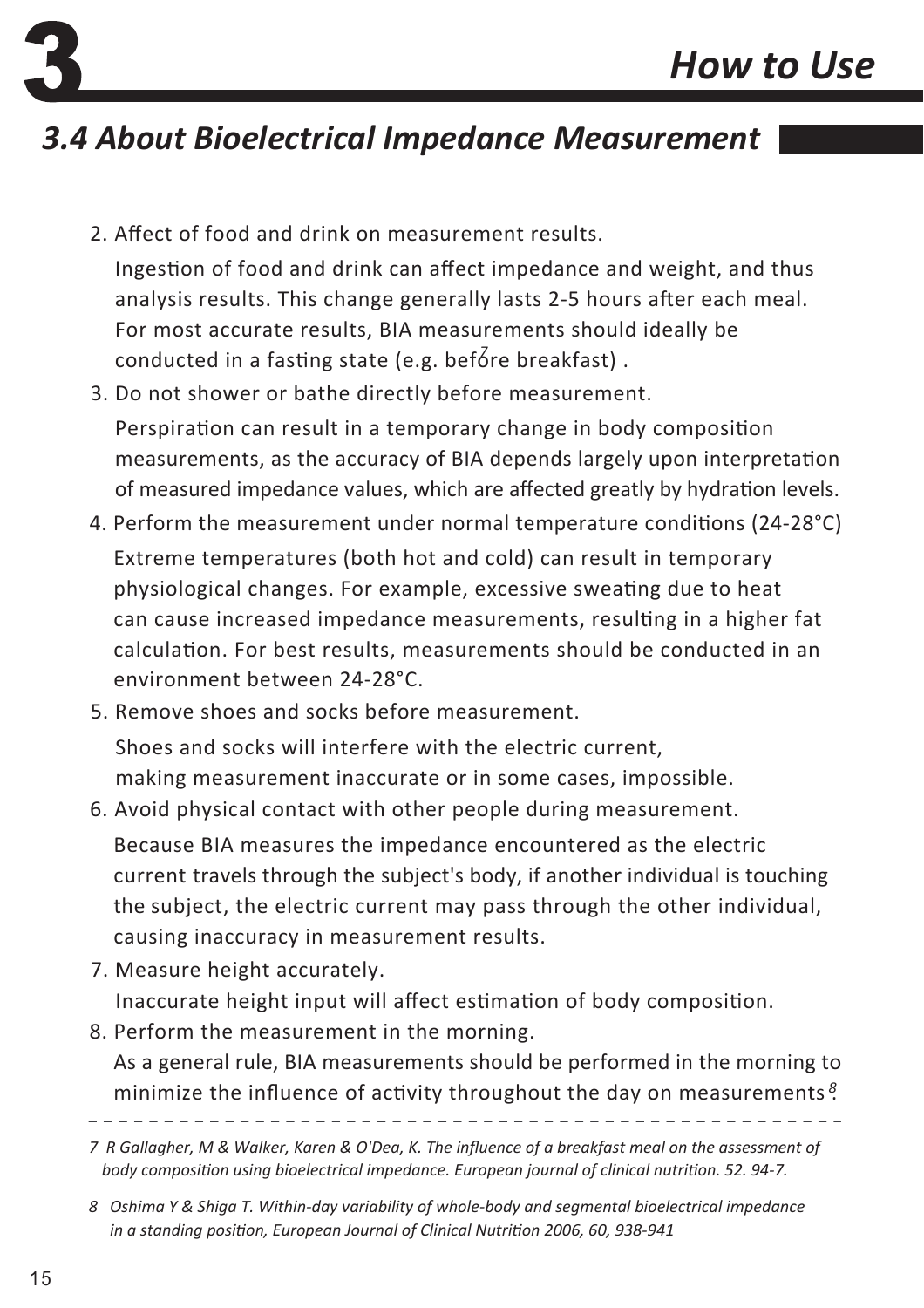# *Caring for your product*

## *4.1 Use & Storage*

- 1. Product should be stored in clean, cool, dry location when not in use, away from direct sunlight and extreme temperatures.
- 2. This product is not a toy. Children should not be allowed to play with it.
- 3. Avoid corrosive liquids and materials. Do not use detergents or cleaners to clean the product. This may damage the coating protecting the electrodes used for body composition measurement.
- 4. Wipe the platform and display using clean soft cloth. Avoid rough, sticky cloth, to prevent scratching the measurement platform and screen panels.

![](_page_16_Picture_6.jpeg)

## *4.2 Service and maintenance*

The FTG-168 does not contain user-maintained parts. Service and maintenance not described in this user manual should be performed only by authorized technicians.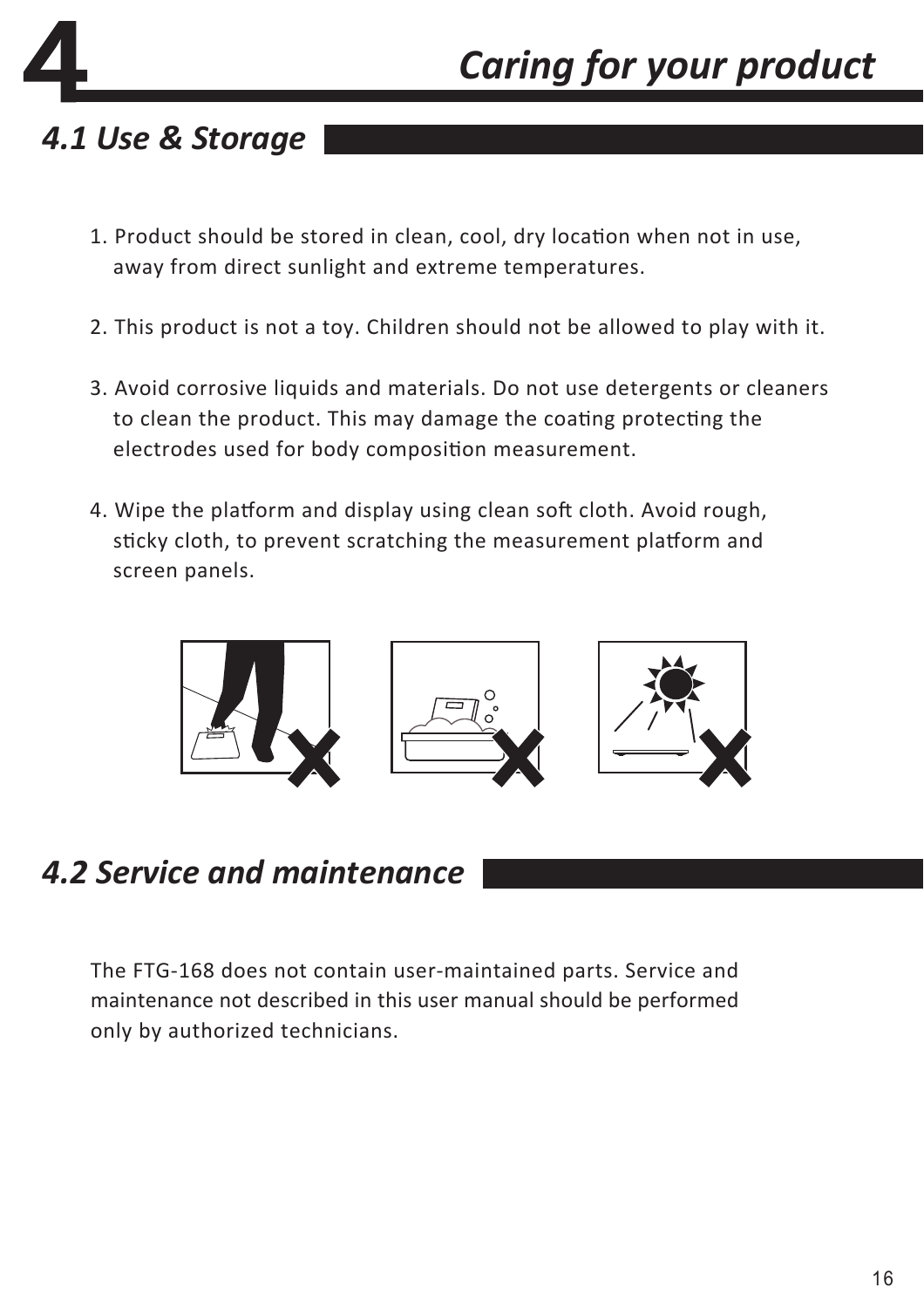## *5.1 Error Messages*

![](_page_17_Figure_3.jpeg)

*Low battery warning* Replace batteries

 $\Gamma$   $\Gamma$ 

*Overload or unstable weight* Total load exceeds product's maximum capacity. Stay still and avoid movement during measurement.

![](_page_17_Picture_7.jpeg)

#### *Data transfer error*

Data sent from smartphone to product resulted in error. Try measurement again

![](_page_17_Picture_10.jpeg)

#### *Data transfer error* Data sent from product to smartphone resulted in error. Try measurement again

![](_page_17_Picture_12.jpeg)

*Heart Rate measurement error* Stay still and avoid movement during heart rate measurement.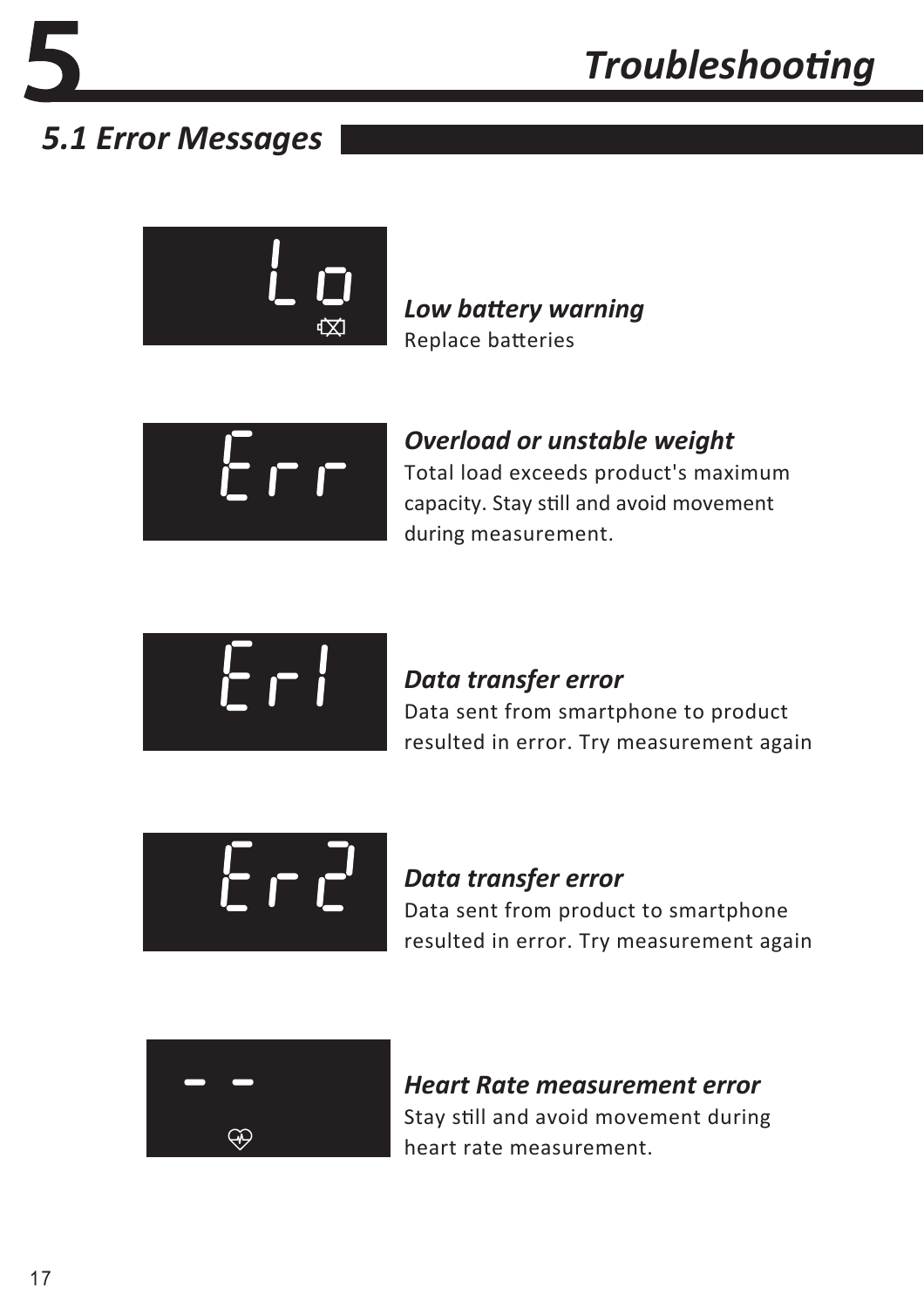![](_page_18_Picture_0.jpeg)

# *Product Specifications*

## *6.1 Product Information*

| <b>Model</b>                                                        | FTG-168 Body Composition & Cardio Scale                                                                                                                                                                                                                                                    |  |  |
|---------------------------------------------------------------------|--------------------------------------------------------------------------------------------------------------------------------------------------------------------------------------------------------------------------------------------------------------------------------------------|--|--|
| <b>Battery</b>                                                      | 1.6kg<br>3 AAA batteries<br><b>Product Weight</b>                                                                                                                                                                                                                                          |  |  |
| <b>Dimensions</b>                                                   | Product: 290(W) x 300(D) x 25(H) mm<br>Screen: 66(W) x 32(D)                                                                                                                                                                                                                               |  |  |
| <b>Operation</b>                                                    | Temperature: 5 ℃~35 ℃                                                                                                                                                                                                                                                                      |  |  |
| <b>Environment</b>                                                  | Relative Humidity: 30%~85%                                                                                                                                                                                                                                                                 |  |  |
| <b>Storage</b>                                                      | Temperature: -20 ℃~60 ℃                                                                                                                                                                                                                                                                    |  |  |
| <b>Environment</b>                                                  | Relative Humidity: 10%~95%                                                                                                                                                                                                                                                                 |  |  |
| Capacity /                                                          | 5~180 kg x 0.1 kg                                                                                                                                                                                                                                                                          |  |  |
| <b>Graduation</b>                                                   | 11~396 lb x 0.2 lb                                                                                                                                                                                                                                                                         |  |  |
| <b>Measurement</b>                                                  | 4 weight sensors                                                                                                                                                                                                                                                                           |  |  |
| <b>Sensors</b>                                                      | <b>Bioelectrical Impedance Analysis</b>                                                                                                                                                                                                                                                    |  |  |
| <b>Measurement</b><br><b>Output</b><br>(displayed on<br>o'Care app) | Weight<br>Body Mass Index (BMI)<br><b>Body Fat Percentage</b><br>Visceral Fat Level (0~50)<br>Basal Metabolic Rate<br>Body Age<br><b>Body Water</b><br><b>Bone Mineral Mass</b><br>Muscle Percentage<br>Muscle Mass<br>Skeletal Muscle Percentage<br>Protein<br>Health Score<br>Heart Rate |  |  |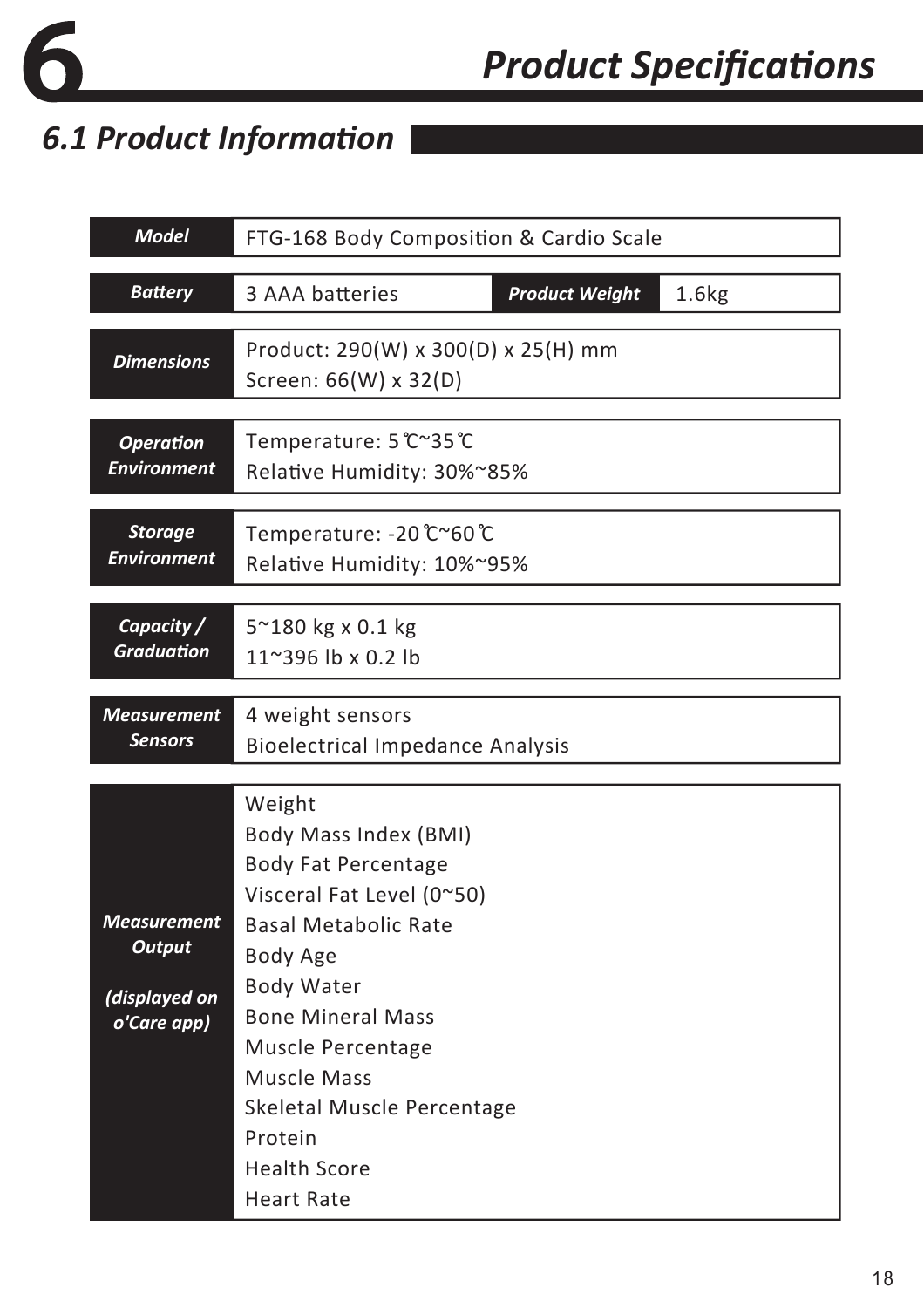![](_page_19_Picture_0.jpeg)

#### *Guidance and manufacturer's declaration-electromagnetic emissions*

The FTG-168 Body Composition & Cardio Scale is intended for use in the electromagnetic environment specified below. The customer or the user of the product should assure that it is used in such an environment.

| <b>Emission test</b>                                                                                                                                   | <b>Compliance</b> | <b>Electromagnetic</b><br>environment-quidance                                                                                                                                                                                                   |  |
|--------------------------------------------------------------------------------------------------------------------------------------------------------|-------------------|--------------------------------------------------------------------------------------------------------------------------------------------------------------------------------------------------------------------------------------------------|--|
| <b>RF emissions CISPR 11</b>                                                                                                                           | Group 1           | The product uses RF<br>energy only for its internal<br>function. Therefore, its RF<br>emissions are very low and<br>are not likely to cause any<br>interference in nearby<br>electronic equipment.                                               |  |
| <b>RF emissions CISPR 11</b>                                                                                                                           | Class B           | The product is suitable for<br>use in all establishments,<br>including domestic<br>establishments and those<br>directly connected to the<br>public low-voltage power<br>supply network that<br>supplies buildings used for<br>domestic purposes. |  |
| Harmonic emissions IEC<br>61000-3-2                                                                                                                    | Class A           |                                                                                                                                                                                                                                                  |  |
| Voltage fluctuations/flicker<br>emissions IEC 61000-3-3                                                                                                | Compliance        |                                                                                                                                                                                                                                                  |  |
| Guidance and manufacturer's declaration-electromagnetic<br>emissions                                                                                   |                   |                                                                                                                                                                                                                                                  |  |
| The FTG-168 Body Composition & Cardio Scale is intended for use in the<br>electromagnetic environment specified below. The customer or the user of the |                   |                                                                                                                                                                                                                                                  |  |

product should assure that it is used in such an environment.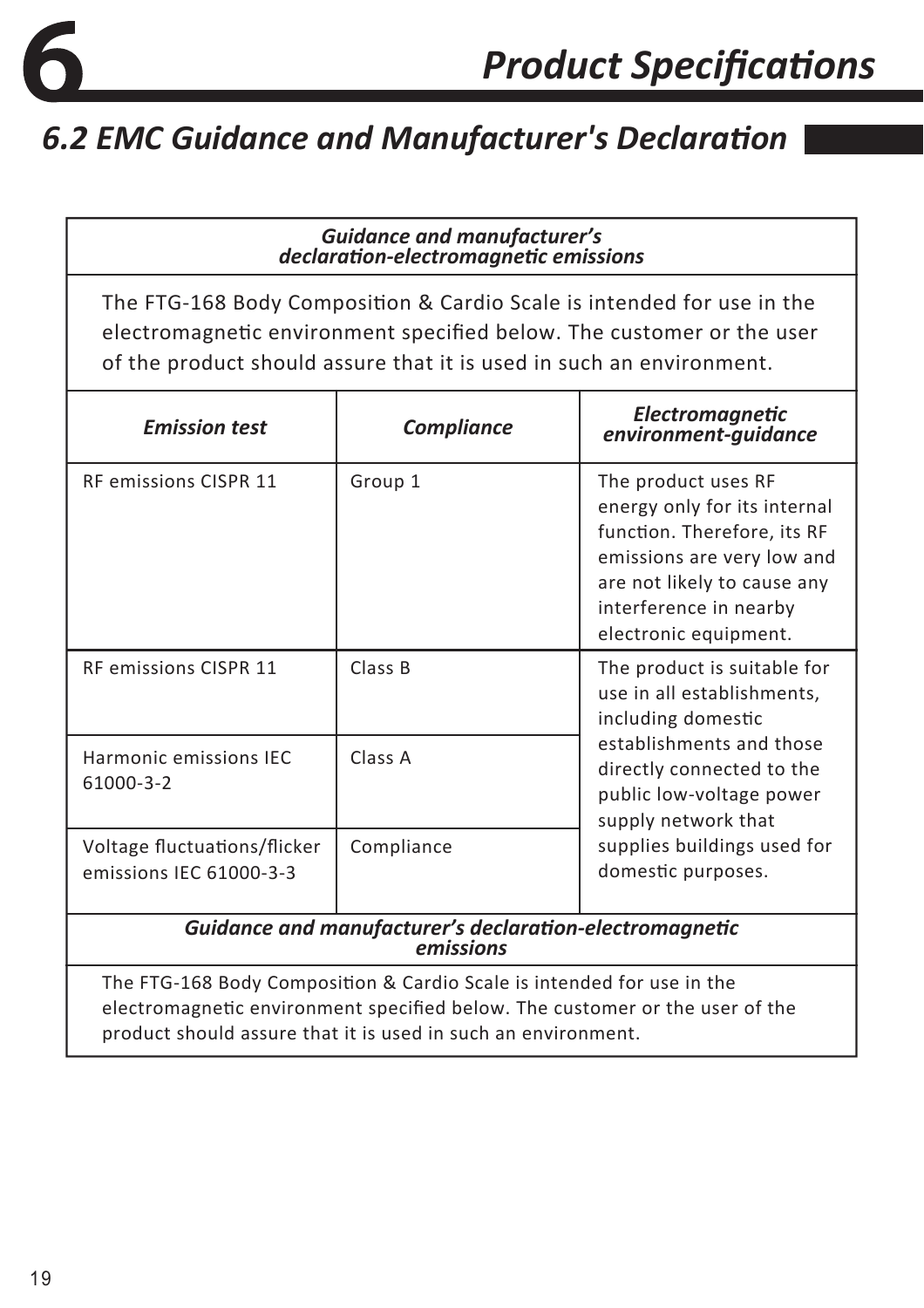![](_page_20_Picture_0.jpeg)

| <b>Immunity test</b>                                                                                                  | <b>IEC 60601</b><br>test level                                                                            | Compliance<br>level                                                                                       | Electromagnetic<br>environment-quidance                                                                                                                                                                                                                                                                      |  |
|-----------------------------------------------------------------------------------------------------------------------|-----------------------------------------------------------------------------------------------------------|-----------------------------------------------------------------------------------------------------------|--------------------------------------------------------------------------------------------------------------------------------------------------------------------------------------------------------------------------------------------------------------------------------------------------------------|--|
| Electrostatic<br>discharge(ESD)<br>IEC 61000-4-2                                                                      | $± 8$ kV contact<br>$±$ 2 kV, $±$ 4 kV,<br>± 8 kV, ± 15 kV<br>air                                         | $± 8$ kV contact<br>$± 2$ kV, $± 4$ kV, $±$<br>8 kV, ± 15 kV air                                          | Floors should be wood,<br>concrete or ceramic tile. If<br>floors are covered with<br>synthetic material, the<br>relative humidity should be<br>at least 30%                                                                                                                                                  |  |
| Electrical fast<br>transient/burst<br>IEC 61000-4-4                                                                   | ± 2kV for power<br>supply lines<br>$+ 1$ kV for<br>input/output<br>lines                                  | +2kV for power<br>supply lines<br>$+ 1kV$ for<br>input/output<br>lines                                    | Mains power quality<br>should be that of a typical<br>commercial or hospital<br>environment.                                                                                                                                                                                                                 |  |
| Surge IEC<br>61000-4-5                                                                                                | ± 1kV line(s) to<br>line(s)<br>± 2kV line(s) to<br>earth                                                  | ± 1kV line(s) to<br>line(s)<br>± 2kV line(s) to<br>earth                                                  | Mains power quality<br>should be that of a typical<br>commercial or hospital<br>environment.                                                                                                                                                                                                                 |  |
| Voltage Dips,<br>short interruptions<br>and voltage<br>variations on<br>power supply<br>input lines IEC<br>61000-4-11 | 0% UT for 0,5<br>cycle<br>0% UT for 1 cycle<br>70% UT(30% dip<br>in UT) for 25<br>cycles<br>0% UT for 5 s | 0% UT for 0,5<br>cycle<br>0% UT for 1 cycle<br>70% UT(30% dip<br>in UT) for 25<br>cycles<br>0% UT for 5 s | Mains power quality<br>should be that of a typical<br>commercial or hospital<br>environment. If the user of<br>the product requires<br>continued operation during<br>power mains interruptions,<br>it is recommended that the<br>product be powered from<br>an uninterruptible power<br>supply or a battery. |  |
| Power<br>frequency(50/6<br>0 Hz) magnetic<br>field IEC<br>61000-4-8                                                   | 30 A/m                                                                                                    | 30 A/m                                                                                                    | The product power<br>frequency magnetic fields<br>should be at levels<br>characteristic of a typical<br>location in a typical<br>commercial or hospital<br>environment.                                                                                                                                      |  |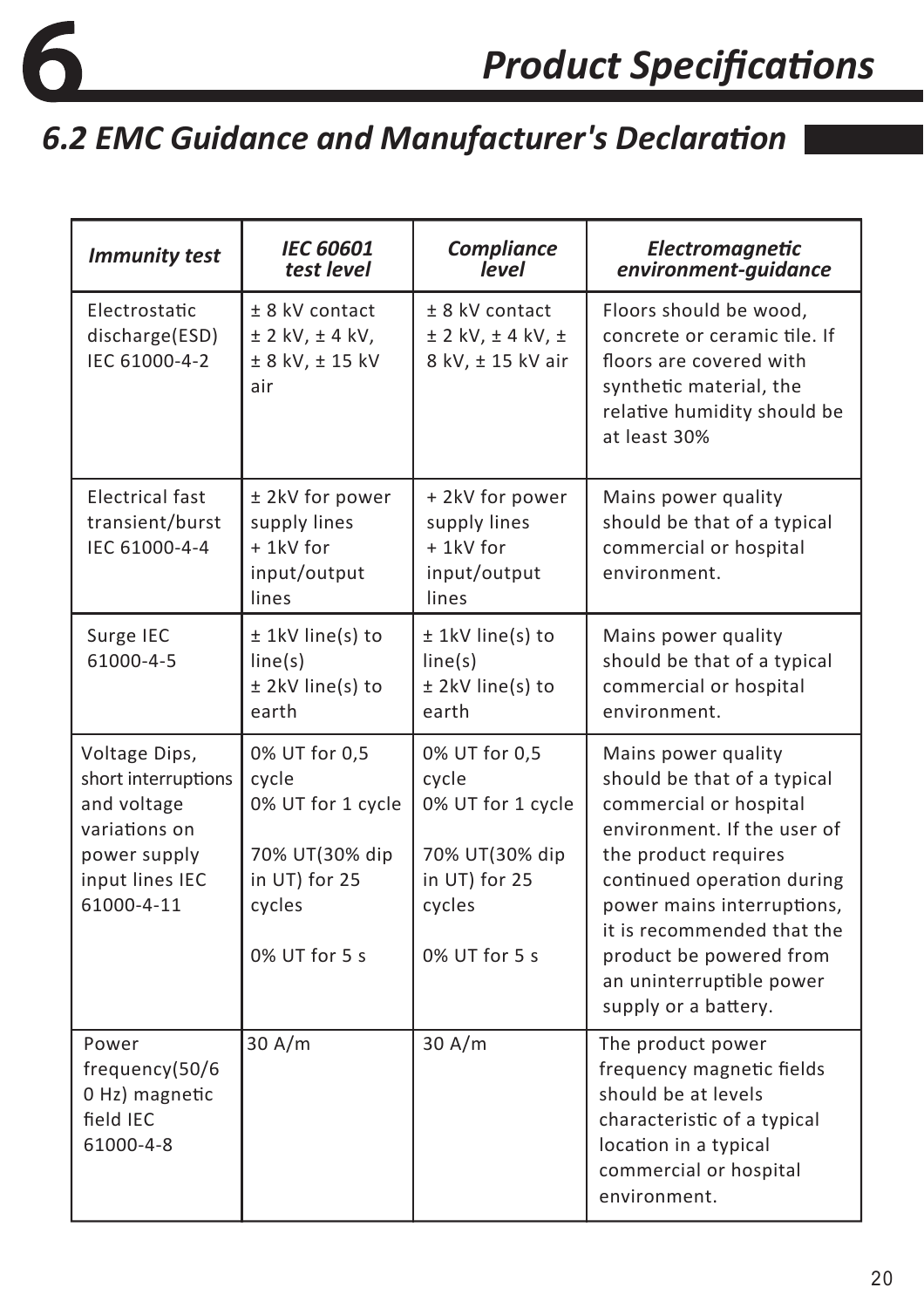![](_page_21_Picture_0.jpeg)

| Guidance and manufacturer's declaration-electromagnetic<br>emissions<br>The FTG-168 Body Composition & Cardio Scale is intended for use in the<br>electromagnetic environment specified below. The customer or the user of the<br>product should assure that is used in such an environment.<br><b>IEC 60601</b><br><b>Compliance</b><br>Electromagnetic<br><b>Immunity test</b><br>test level<br>level<br>environment-quidance<br>Conducted RF<br>3 Vrms<br>Portable and mobile RF<br>3 Vrms<br>IEC 61000-4-6<br>150 KHz to 80<br>150 KHz to 80<br>communications equipment<br>should be used no closer to<br><b>MHz</b><br><b>MHz</b><br>Radiated RF IEC<br>any part of the product<br>61000-4-3<br>6 V in ISM bands<br>6 V in ISM bands<br>including cables, than the<br>recommended separation<br>between 0,15<br>between 0,15<br>MHz and 80 MHz<br>MHz and 80 MHz<br>distance calculated from the<br>80 % AM at 1 kHz<br>80 % AM at 1 kHz<br>equation applicable to the<br>frequency of the transmitter.<br>3 V/m<br>3 V/m<br><b>Recommended</b><br>80MHz to 2,7<br>80MHz to 2,7<br>separation distance:<br>GHz<br>GHz<br>$d = 1,2 \text{ VP}$<br>$d = 1.2 VP$<br>80MHz to 800 MHz $d =$<br>2,3 VP 800MHz to 2,5 GHz<br>Where P is the maximum<br>output power rating of the<br>transmitter in watts (W)<br>according to the transmitter<br>manufacturer and d is the<br>recommended separation<br>distance in metres (m).<br>Field strengths from fixed RF<br>transmitters, as determined<br>by an electromagnetic site<br>surveya, should be less<br>than the compliance level<br>in each frequency rangeb.<br>Interference may occur in<br>the vicinity of equipment<br>marked with the following<br>symbol: | NOTE UT is the a.c. mains voltage prior to application of the test level. |  |                      |  |  |
|----------------------------------------------------------------------------------------------------------------------------------------------------------------------------------------------------------------------------------------------------------------------------------------------------------------------------------------------------------------------------------------------------------------------------------------------------------------------------------------------------------------------------------------------------------------------------------------------------------------------------------------------------------------------------------------------------------------------------------------------------------------------------------------------------------------------------------------------------------------------------------------------------------------------------------------------------------------------------------------------------------------------------------------------------------------------------------------------------------------------------------------------------------------------------------------------------------------------------------------------------------------------------------------------------------------------------------------------------------------------------------------------------------------------------------------------------------------------------------------------------------------------------------------------------------------------------------------------------------------------------------------------------------------------------------------------------------------------|---------------------------------------------------------------------------|--|----------------------|--|--|
|                                                                                                                                                                                                                                                                                                                                                                                                                                                                                                                                                                                                                                                                                                                                                                                                                                                                                                                                                                                                                                                                                                                                                                                                                                                                                                                                                                                                                                                                                                                                                                                                                                                                                                                      |                                                                           |  |                      |  |  |
|                                                                                                                                                                                                                                                                                                                                                                                                                                                                                                                                                                                                                                                                                                                                                                                                                                                                                                                                                                                                                                                                                                                                                                                                                                                                                                                                                                                                                                                                                                                                                                                                                                                                                                                      |                                                                           |  |                      |  |  |
|                                                                                                                                                                                                                                                                                                                                                                                                                                                                                                                                                                                                                                                                                                                                                                                                                                                                                                                                                                                                                                                                                                                                                                                                                                                                                                                                                                                                                                                                                                                                                                                                                                                                                                                      |                                                                           |  |                      |  |  |
|                                                                                                                                                                                                                                                                                                                                                                                                                                                                                                                                                                                                                                                                                                                                                                                                                                                                                                                                                                                                                                                                                                                                                                                                                                                                                                                                                                                                                                                                                                                                                                                                                                                                                                                      |                                                                           |  |                      |  |  |
|                                                                                                                                                                                                                                                                                                                                                                                                                                                                                                                                                                                                                                                                                                                                                                                                                                                                                                                                                                                                                                                                                                                                                                                                                                                                                                                                                                                                                                                                                                                                                                                                                                                                                                                      |                                                                           |  |                      |  |  |
|                                                                                                                                                                                                                                                                                                                                                                                                                                                                                                                                                                                                                                                                                                                                                                                                                                                                                                                                                                                                                                                                                                                                                                                                                                                                                                                                                                                                                                                                                                                                                                                                                                                                                                                      |                                                                           |  |                      |  |  |
|                                                                                                                                                                                                                                                                                                                                                                                                                                                                                                                                                                                                                                                                                                                                                                                                                                                                                                                                                                                                                                                                                                                                                                                                                                                                                                                                                                                                                                                                                                                                                                                                                                                                                                                      |                                                                           |  |                      |  |  |
|                                                                                                                                                                                                                                                                                                                                                                                                                                                                                                                                                                                                                                                                                                                                                                                                                                                                                                                                                                                                                                                                                                                                                                                                                                                                                                                                                                                                                                                                                                                                                                                                                                                                                                                      |                                                                           |  |                      |  |  |
|                                                                                                                                                                                                                                                                                                                                                                                                                                                                                                                                                                                                                                                                                                                                                                                                                                                                                                                                                                                                                                                                                                                                                                                                                                                                                                                                                                                                                                                                                                                                                                                                                                                                                                                      |                                                                           |  |                      |  |  |
|                                                                                                                                                                                                                                                                                                                                                                                                                                                                                                                                                                                                                                                                                                                                                                                                                                                                                                                                                                                                                                                                                                                                                                                                                                                                                                                                                                                                                                                                                                                                                                                                                                                                                                                      |                                                                           |  |                      |  |  |
|                                                                                                                                                                                                                                                                                                                                                                                                                                                                                                                                                                                                                                                                                                                                                                                                                                                                                                                                                                                                                                                                                                                                                                                                                                                                                                                                                                                                                                                                                                                                                                                                                                                                                                                      |                                                                           |  |                      |  |  |
|                                                                                                                                                                                                                                                                                                                                                                                                                                                                                                                                                                                                                                                                                                                                                                                                                                                                                                                                                                                                                                                                                                                                                                                                                                                                                                                                                                                                                                                                                                                                                                                                                                                                                                                      |                                                                           |  |                      |  |  |
|                                                                                                                                                                                                                                                                                                                                                                                                                                                                                                                                                                                                                                                                                                                                                                                                                                                                                                                                                                                                                                                                                                                                                                                                                                                                                                                                                                                                                                                                                                                                                                                                                                                                                                                      |                                                                           |  |                      |  |  |
|                                                                                                                                                                                                                                                                                                                                                                                                                                                                                                                                                                                                                                                                                                                                                                                                                                                                                                                                                                                                                                                                                                                                                                                                                                                                                                                                                                                                                                                                                                                                                                                                                                                                                                                      |                                                                           |  |                      |  |  |
|                                                                                                                                                                                                                                                                                                                                                                                                                                                                                                                                                                                                                                                                                                                                                                                                                                                                                                                                                                                                                                                                                                                                                                                                                                                                                                                                                                                                                                                                                                                                                                                                                                                                                                                      |                                                                           |  |                      |  |  |
|                                                                                                                                                                                                                                                                                                                                                                                                                                                                                                                                                                                                                                                                                                                                                                                                                                                                                                                                                                                                                                                                                                                                                                                                                                                                                                                                                                                                                                                                                                                                                                                                                                                                                                                      |                                                                           |  |                      |  |  |
|                                                                                                                                                                                                                                                                                                                                                                                                                                                                                                                                                                                                                                                                                                                                                                                                                                                                                                                                                                                                                                                                                                                                                                                                                                                                                                                                                                                                                                                                                                                                                                                                                                                                                                                      |                                                                           |  |                      |  |  |
|                                                                                                                                                                                                                                                                                                                                                                                                                                                                                                                                                                                                                                                                                                                                                                                                                                                                                                                                                                                                                                                                                                                                                                                                                                                                                                                                                                                                                                                                                                                                                                                                                                                                                                                      |                                                                           |  |                      |  |  |
|                                                                                                                                                                                                                                                                                                                                                                                                                                                                                                                                                                                                                                                                                                                                                                                                                                                                                                                                                                                                                                                                                                                                                                                                                                                                                                                                                                                                                                                                                                                                                                                                                                                                                                                      |                                                                           |  |                      |  |  |
|                                                                                                                                                                                                                                                                                                                                                                                                                                                                                                                                                                                                                                                                                                                                                                                                                                                                                                                                                                                                                                                                                                                                                                                                                                                                                                                                                                                                                                                                                                                                                                                                                                                                                                                      |                                                                           |  |                      |  |  |
|                                                                                                                                                                                                                                                                                                                                                                                                                                                                                                                                                                                                                                                                                                                                                                                                                                                                                                                                                                                                                                                                                                                                                                                                                                                                                                                                                                                                                                                                                                                                                                                                                                                                                                                      |                                                                           |  |                      |  |  |
|                                                                                                                                                                                                                                                                                                                                                                                                                                                                                                                                                                                                                                                                                                                                                                                                                                                                                                                                                                                                                                                                                                                                                                                                                                                                                                                                                                                                                                                                                                                                                                                                                                                                                                                      |                                                                           |  |                      |  |  |
|                                                                                                                                                                                                                                                                                                                                                                                                                                                                                                                                                                                                                                                                                                                                                                                                                                                                                                                                                                                                                                                                                                                                                                                                                                                                                                                                                                                                                                                                                                                                                                                                                                                                                                                      |                                                                           |  |                      |  |  |
|                                                                                                                                                                                                                                                                                                                                                                                                                                                                                                                                                                                                                                                                                                                                                                                                                                                                                                                                                                                                                                                                                                                                                                                                                                                                                                                                                                                                                                                                                                                                                                                                                                                                                                                      |                                                                           |  |                      |  |  |
|                                                                                                                                                                                                                                                                                                                                                                                                                                                                                                                                                                                                                                                                                                                                                                                                                                                                                                                                                                                                                                                                                                                                                                                                                                                                                                                                                                                                                                                                                                                                                                                                                                                                                                                      |                                                                           |  |                      |  |  |
|                                                                                                                                                                                                                                                                                                                                                                                                                                                                                                                                                                                                                                                                                                                                                                                                                                                                                                                                                                                                                                                                                                                                                                                                                                                                                                                                                                                                                                                                                                                                                                                                                                                                                                                      |                                                                           |  |                      |  |  |
|                                                                                                                                                                                                                                                                                                                                                                                                                                                                                                                                                                                                                                                                                                                                                                                                                                                                                                                                                                                                                                                                                                                                                                                                                                                                                                                                                                                                                                                                                                                                                                                                                                                                                                                      |                                                                           |  |                      |  |  |
|                                                                                                                                                                                                                                                                                                                                                                                                                                                                                                                                                                                                                                                                                                                                                                                                                                                                                                                                                                                                                                                                                                                                                                                                                                                                                                                                                                                                                                                                                                                                                                                                                                                                                                                      |                                                                           |  |                      |  |  |
|                                                                                                                                                                                                                                                                                                                                                                                                                                                                                                                                                                                                                                                                                                                                                                                                                                                                                                                                                                                                                                                                                                                                                                                                                                                                                                                                                                                                                                                                                                                                                                                                                                                                                                                      |                                                                           |  |                      |  |  |
|                                                                                                                                                                                                                                                                                                                                                                                                                                                                                                                                                                                                                                                                                                                                                                                                                                                                                                                                                                                                                                                                                                                                                                                                                                                                                                                                                                                                                                                                                                                                                                                                                                                                                                                      |                                                                           |  |                      |  |  |
|                                                                                                                                                                                                                                                                                                                                                                                                                                                                                                                                                                                                                                                                                                                                                                                                                                                                                                                                                                                                                                                                                                                                                                                                                                                                                                                                                                                                                                                                                                                                                                                                                                                                                                                      |                                                                           |  |                      |  |  |
|                                                                                                                                                                                                                                                                                                                                                                                                                                                                                                                                                                                                                                                                                                                                                                                                                                                                                                                                                                                                                                                                                                                                                                                                                                                                                                                                                                                                                                                                                                                                                                                                                                                                                                                      |                                                                           |  |                      |  |  |
|                                                                                                                                                                                                                                                                                                                                                                                                                                                                                                                                                                                                                                                                                                                                                                                                                                                                                                                                                                                                                                                                                                                                                                                                                                                                                                                                                                                                                                                                                                                                                                                                                                                                                                                      |                                                                           |  |                      |  |  |
|                                                                                                                                                                                                                                                                                                                                                                                                                                                                                                                                                                                                                                                                                                                                                                                                                                                                                                                                                                                                                                                                                                                                                                                                                                                                                                                                                                                                                                                                                                                                                                                                                                                                                                                      |                                                                           |  |                      |  |  |
|                                                                                                                                                                                                                                                                                                                                                                                                                                                                                                                                                                                                                                                                                                                                                                                                                                                                                                                                                                                                                                                                                                                                                                                                                                                                                                                                                                                                                                                                                                                                                                                                                                                                                                                      |                                                                           |  |                      |  |  |
|                                                                                                                                                                                                                                                                                                                                                                                                                                                                                                                                                                                                                                                                                                                                                                                                                                                                                                                                                                                                                                                                                                                                                                                                                                                                                                                                                                                                                                                                                                                                                                                                                                                                                                                      |                                                                           |  | $((\mathfrak{c}_i))$ |  |  |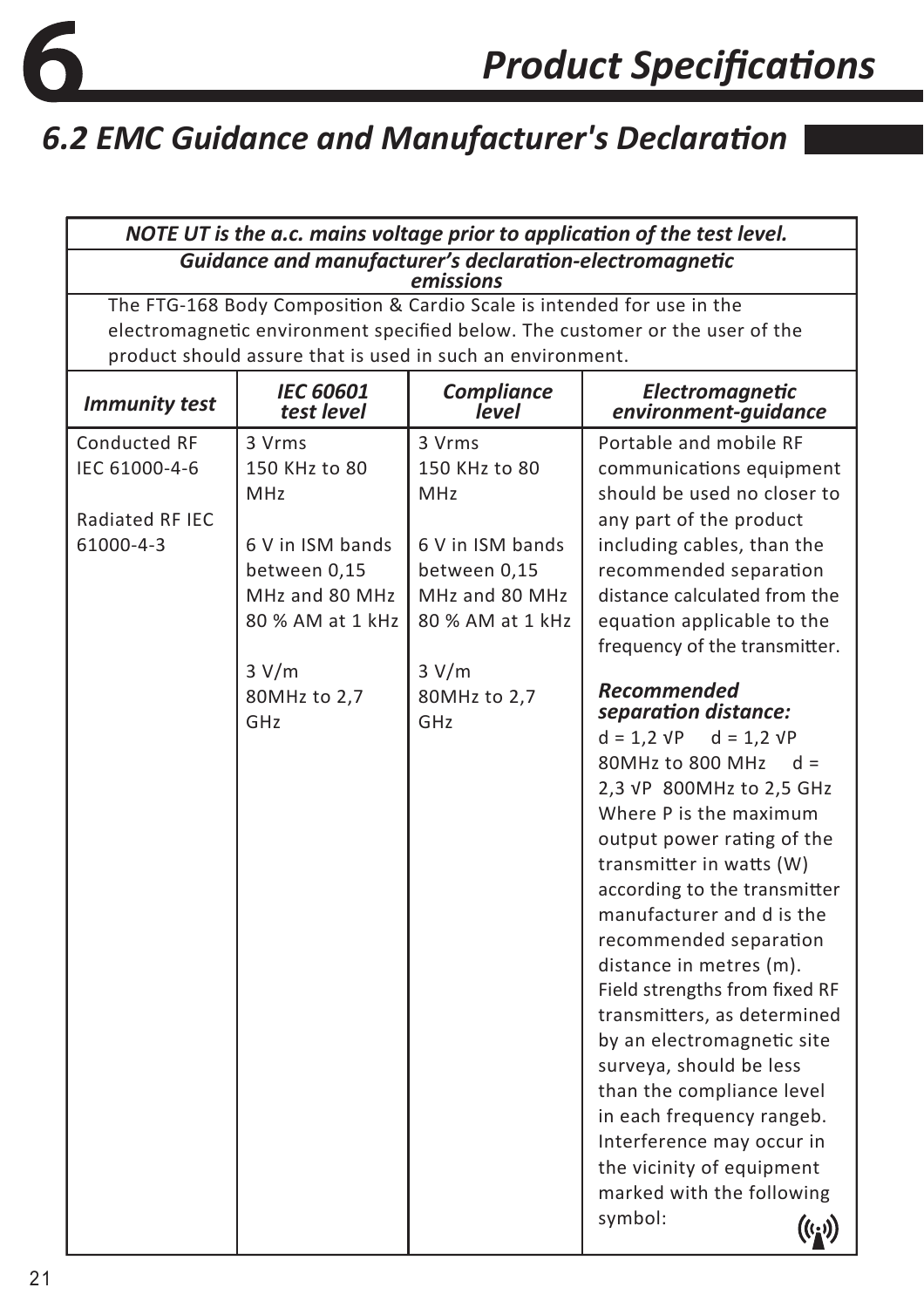![](_page_22_Picture_0.jpeg)

NOTE1 At 80 MHz and 800 MHz, the higher frequency range applies. NOTE2 These guidelines may not apply in all situations. Electromagnetic propagation is affected by absorption and reflection from structures, objects and people.

| Rated maximum output<br>power of transmitter | Separation distance according to frequency of<br>transmitter m                             |                   |                   |  |
|----------------------------------------------|--------------------------------------------------------------------------------------------|-------------------|-------------------|--|
| W                                            | 150 kHz to 80<br>80 MHz to 800<br>800 MHz to 2,5<br><b>GHz</b><br><b>MHz</b><br><b>MHz</b> |                   |                   |  |
|                                              | $d = 1,2\sqrt{P}$                                                                          | $d = 1,2\sqrt{P}$ | $d = 2,3\sqrt{P}$ |  |
| 0,01                                         | 0,12                                                                                       | 0,12              | 0,23              |  |
| 0,1                                          | 0,38                                                                                       | 0,38              | 0,73              |  |
|                                              | 1,2                                                                                        | 1,2               | 2,3               |  |
| 10                                           | 3,8                                                                                        | 3,8               | 7,3               |  |
| 100                                          | 12                                                                                         | 12                | 23                |  |

For transmitters rated at a maximum output power not listed above, the recommended separation distance d in metres (m) can be estimated using the equation applicable to the frequency of the transmitter, where p is the maximum output power rating of the transmitter in watts (W) according to the transmitter manufacturer.

*NOTE1* At 80 MHz and 800 MHz, the separation distance for the higher frequency range applies.

*NOTE2* These guidelines may not apply in all situations. Electromagnetic propagation is affected by absorption and reflection from structures, objects and people.